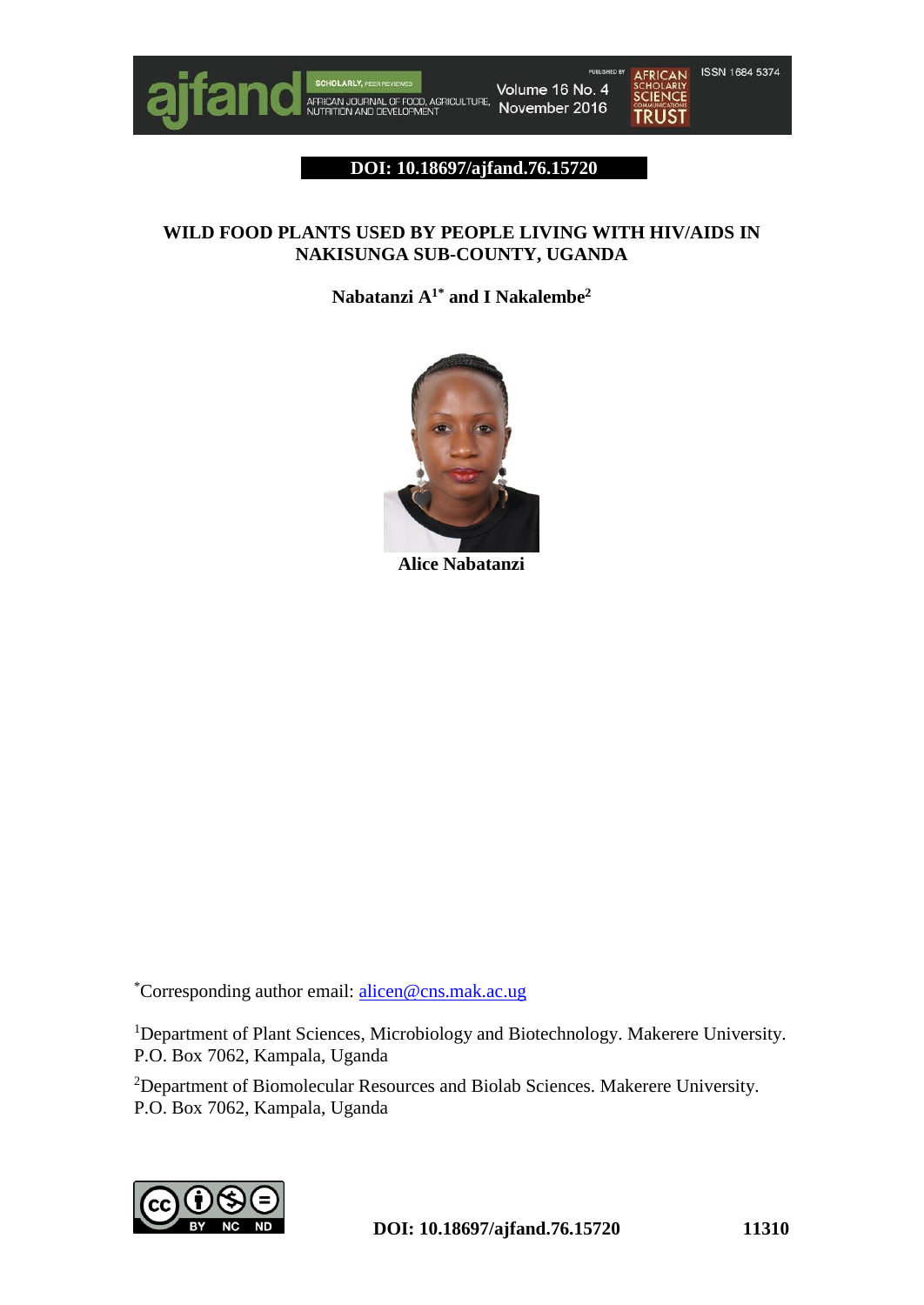**ISSN 1684 5374** 

# **ABSTRACT**

The human immunodeficiency virus (HIV) has a devastating impact on the victims' health, nutrition and food security. The prevalence of HIV/AIDS and other opportunistic infections calls for research into natural products to find solutions to this pandemic. This involves exploration of the readily available wild food plant species (WIFPs) and promotion of their consumption especially among the vulnerable and marginalised groups of people. In Nakisunga sub-county, WIFPs are consumed by people living with HIV/AIDS (PLWHA) because of their presumed nutrition and health benefits. Despite exploitation of WIFPs by PLWHA, there have been no empirical studies to document the indigenous knowledge on WIFPs' usage in Nakisunga sub-county. This study aimed at providing information regarding the consumption of WIFPs by PLWHA in Nakisunga sub-county because of their presumed nutritional and health benefits. An ethnobotanical survey was conducted in which 60 semi-structured questionnaires were administered. A snowball sampling approach was used to identify other PLWHA in their respective villages since these people always met on clinic days and knew where each of them resided. Individual interviews were supplemented with direct observations and 3 Focus Group Discussions (FGDs) guided by a checklist of questions. Eighty-four WIFPs from 66 genera and 41 families were identified. Priority species were *Abrus precatorius* L., *Amaranthus spinosus* L., *Physalis angulata* L., *Hibiscus sabdariffa* L. and *Solanum nigrum* L. Fifty-six WIFPs were used as food only and 28 species served as food and medicine. The majority (43%) of WIFPs were herbaceous and mainly collected from the wild (75%). The most frequently consumed plant parts were the fruits (34%) and leaves (33%). These were consumed as snacks (23%) and vegetables (24%), respectively. Boiling (37%) was the commonest method of preparation used. Documentation of this indigenous knowledge on WIFPs' consumption by PLWHA will help promote them for wider usage and initiate scientific validation of their nutrient quality. In conclusion, there is a diversity of WIFPs in this area which are being added to the diets of PLWHA because of their presumed nutritional significance. These species need to be taken further for scientific validation of their nutrient quality and conservation measures devised for their sustainable production.

AFRICAN JOURNAL OF FOOD, AGRICULTURE

**Key words:** PLWHA, Wild food plants, Consumption, Documentation, Nutrition, Dietary diversity

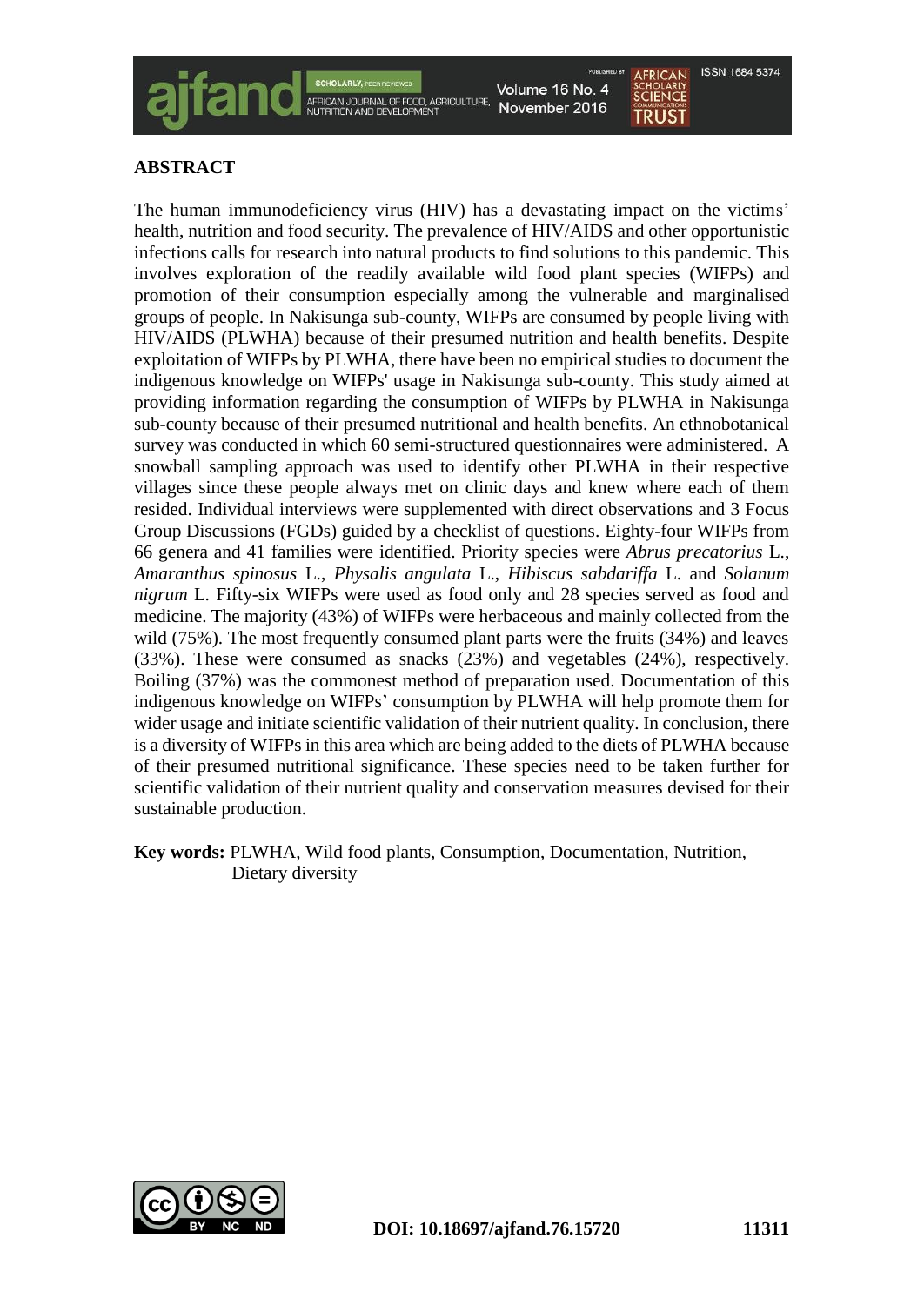# **INTRODUCTION**

The acquired immunodeficiency syndrome (AIDS) is a condition that makes it difficult for the body to fight off infectious diseases [1]. The human immunodeficiency virus (HIV) causes AIDS by damaging specific lymphocytes (T-cells) which fight off invading germs in the body. When the number of T-cells falls to a low level (less than 200 cells per cubic millimeter of blood), people with HIV become more susceptible to other infections and may get certain types of cancer that a healthy body would normally be able to fight off. About 64% of PLWHA in the world are in sub-Saharan Africa [2]. The Global Fund Guidelines for HIV/AIDS indicate that 135,000 people get infected with the virus [2]. The acquired immunodeficiency syndrome and other opportunistic infections exert great limitations for world health by causing serious debility, morbidity and mortality in the affected population.

**AFRICAN JOURNAL OF FOOD, AGRICULTURE**<br>NUTRITION AND DEVELOPMENT

About one million Ugandans are infected with HIV, a predominantly sexually transmitted virus that targets the immune system [3]. The 2011 Uganda AIDS survey indicator showed an increase in the HIV/AIDS prevalence amongst people aged between 15 to 49 years from 6.4% in 2006 to 7.3% in 2011 [4]. In Uganda, the prevalence of HIV is higher in urban areas than rural areas at 10%and 6%, respectively [5]. Consuming diverse diets offers protection against chronic diseases, and enhances the immune system in people living with HIV to combat AIDS opportunistic diseases [6, 7]. There is a diversity of WIFPs with good nutritive and therapeutic values that PLWHA can potentially add to their diet.

Fortunately, Uganda is endowed with many varieties of such indigenous food plants that have an outstanding potential to alleviate nutritional deficiencies among vulnerable groups [8]. Documentation of the WIFPs is vital because it creates awareness since a large proportion of PLWHA cannot afford to produce or buy exotic foods due to the high input costs and price implications, respectively. This study documented the WIFPs consumed by PLWHA in Kidondo, Luwule and Namayuba villages in Nakisunga subcounty, Mukono district in Uganda. Specific inquiry was made to find out the plant parts consumed, conditions managed, growth habits and habitats, side effects encountered after eating some of the plants, methods of food preparation and frequency of consumption.

### **METHODS**

#### **Study population**

Sixty HIV-infected adults receiving services from Mukono Health Centre IV were contacted but of these only 33 responded. At recruitment, another 27 could not respond because they were bed ridden and unable to answer the questionnaire. These were substituted with 27 caregiver interviews. Subjects were eligible for the study if they were HIV-infected adults aged 15 years and above. Before interviewing any respondent, the study team members explained the objectives of the study and verbal consent to conduct the interviews was sought.

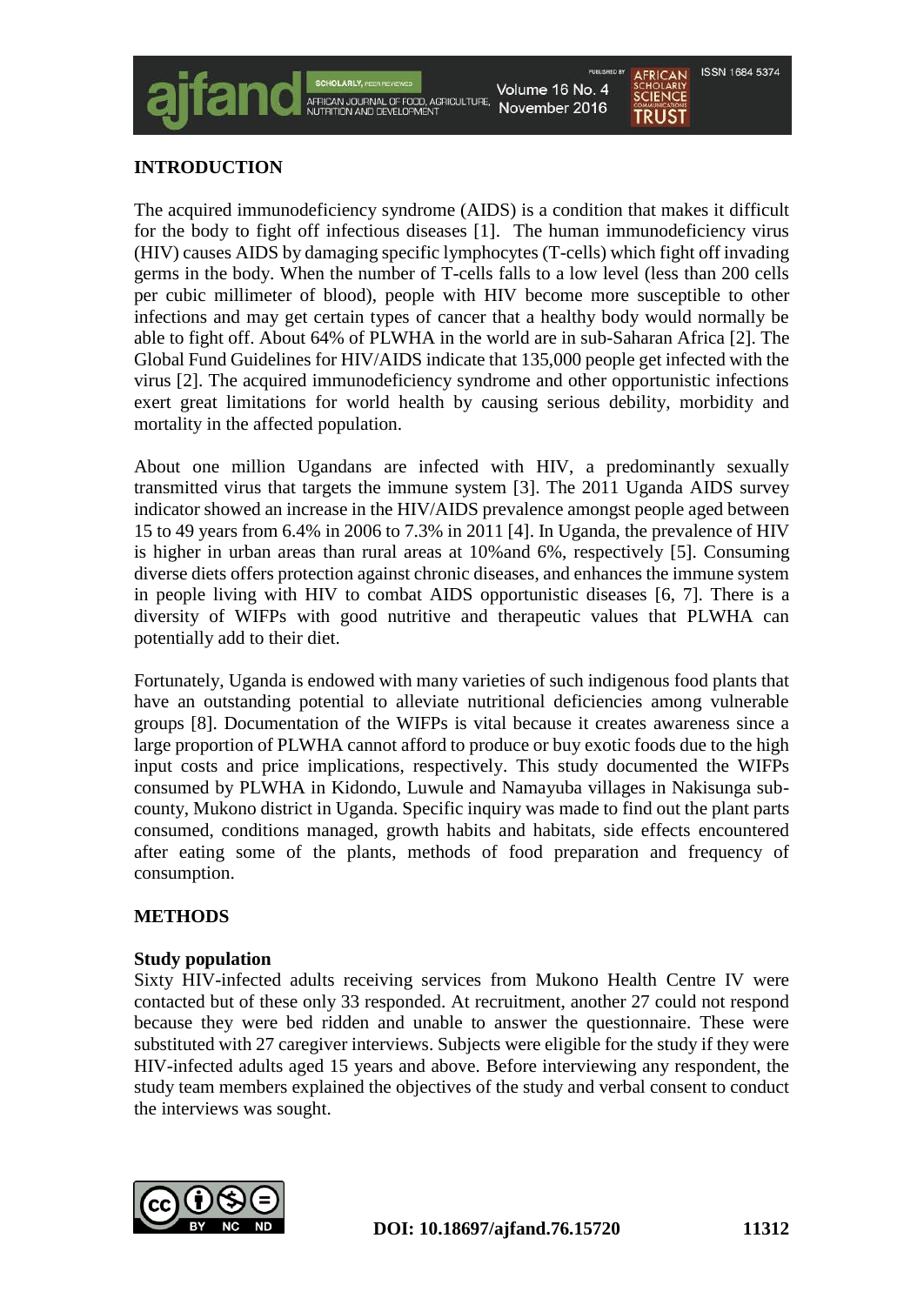

# **Ethnobotanical Survey**

#### **Sampling procedure**

Field work for this study was carried out between May and August, 2012. A crosssectional study design was employed and involved use of both qualitative and quantitative research methods. Three villages Kidondo, Luwule and Namayuba were randomly selected from Nakisunga sub-county, Mukono district, Central Uganda. All these villages are predominantly rural. Structured questionnaires were developed and pre-tested in a pilot survey and subsequently refined. The main research questions for the study were: (1) What WIFPs are consumed by PLWHA in Nakisunga sub-county? (ii) Where (collection sites) do the PLWHA get the WIFPs they consume? (iii) Which parts of the WIFPs are consumed and how are they prepared? (iv) How frequently are the WIFPs consumed? (v) What are the most preferred WIFPs? and (vi) How did the PLWHA acquire the knowledge concerning the roles of WIFPs? Purposive sampling was used to identify the first respondent (PLWHA) after which snowball sampling approach (non-probability sampling technique where existing study subjects recruit future subjects from among their acquaintances) was used to identify other PLWHA in their respective villages. The snowball sampling approach was appropriate since these people always met at Mukono Health centre IV on clinic days so they knew each other [9].

Twenty individual interviews were conducted in each of the three villages using the local language (Luganda). The individual interviews were supplemented with direct observations and 3 focus group discussions (FGDs). Each FGD contained 10 members and had equal numbers of both sexes to avoid bias. After the discussions, field walks in WIFPS collection areas were made and plant vouchers collected. The vouchers were indexed as N.A. (Nabatanzi Alice) and deposited at the Makerere University Herbarium. They were named with reference to the Flora of Tropical East Africa.

### **Data analysis**

Ethnobotanical data were transferred into Microsoft Excel spreadsheets for cleaning and preliminary analysis. The dataset was then exported to SPSS statistical software Version 16.0 for Windows for statistical analysis. The data were coded and summarized as means and frequencies. Plant prioritization was based on frequency of mention.

### **RESULTS**

### **Respondents' biographic details**

Socio demographic characteristics of the respondents are summarized in Table 1. They show that the respondents were mainly from the Baganda tribe and equally balanced between Christians and Moslems. Most were less than 34 years of age and had low levels of education. Crop farming was the major source of employment.

#### **Wild food plant species consumed by PLWHA**

The respondents mentioned 84 WIFPs in this study (Table 2). These species belong to 41 families and 66 genera. Species from families Solanaceae (10%), Dioscoreaceae (8%) and Fabaceae (8%) were the majority. Most were collected from the wild (75%) and growing as herbs (43%) - Figure 1. The parts of the plant most frequently consumed were

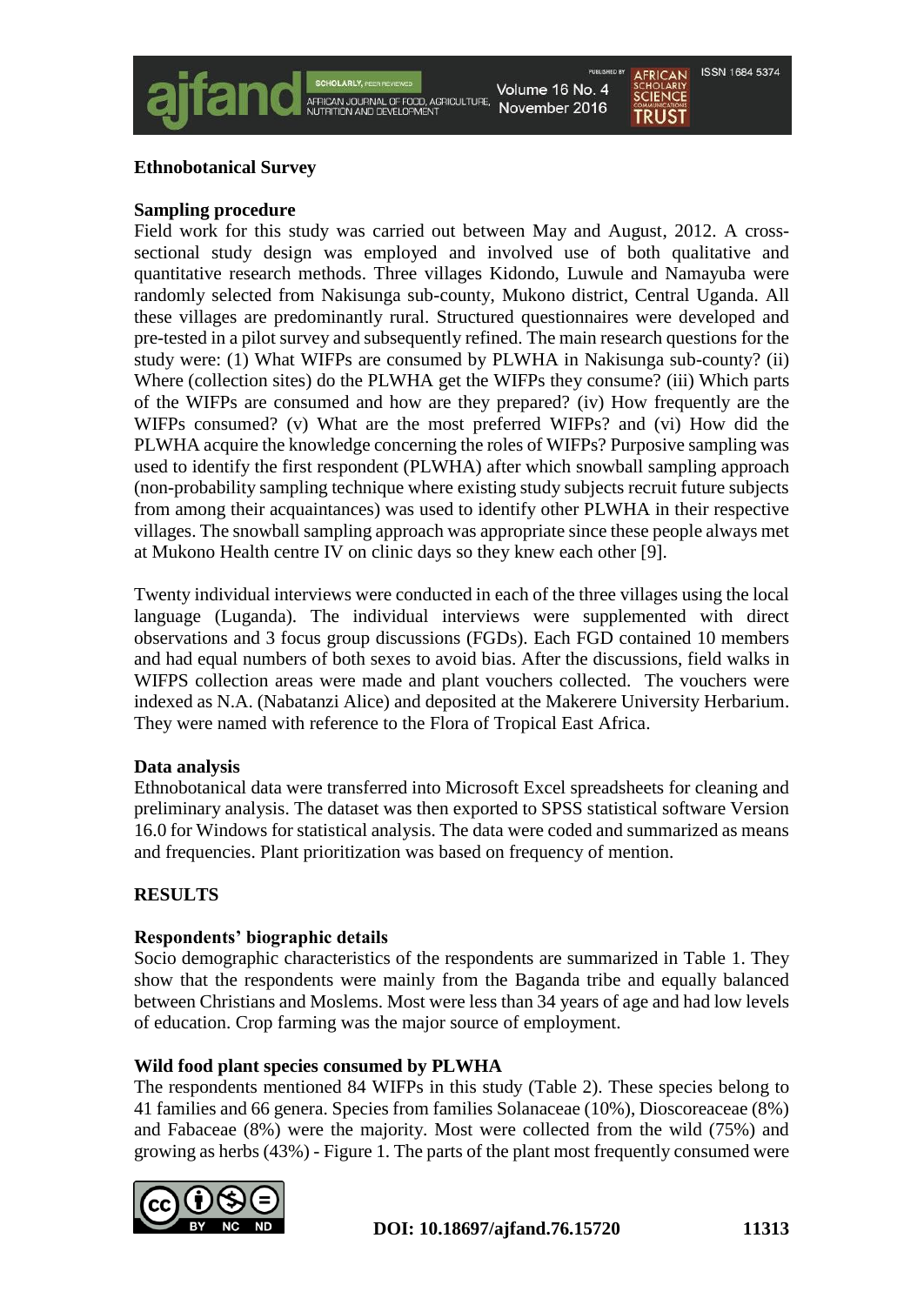

the fruits (34%) and leaves (33%) - Figure 2. Some of the respondents reported that consumption of some WIFPs causes digestive disorders comprising of nausea (76.7%), diarrhoea (10%), stomach ulcers (6.7%) and heart burn - 6.7%.



**Figure 1: Growth habits of the plants**



**Figure 2: Plant parts used for food**

Boiling, raw consumption and steaming were the commonly used methods of preparation (Figure 3). Foods were consumed mainly as pot herbs, snacks, sauce and beverage

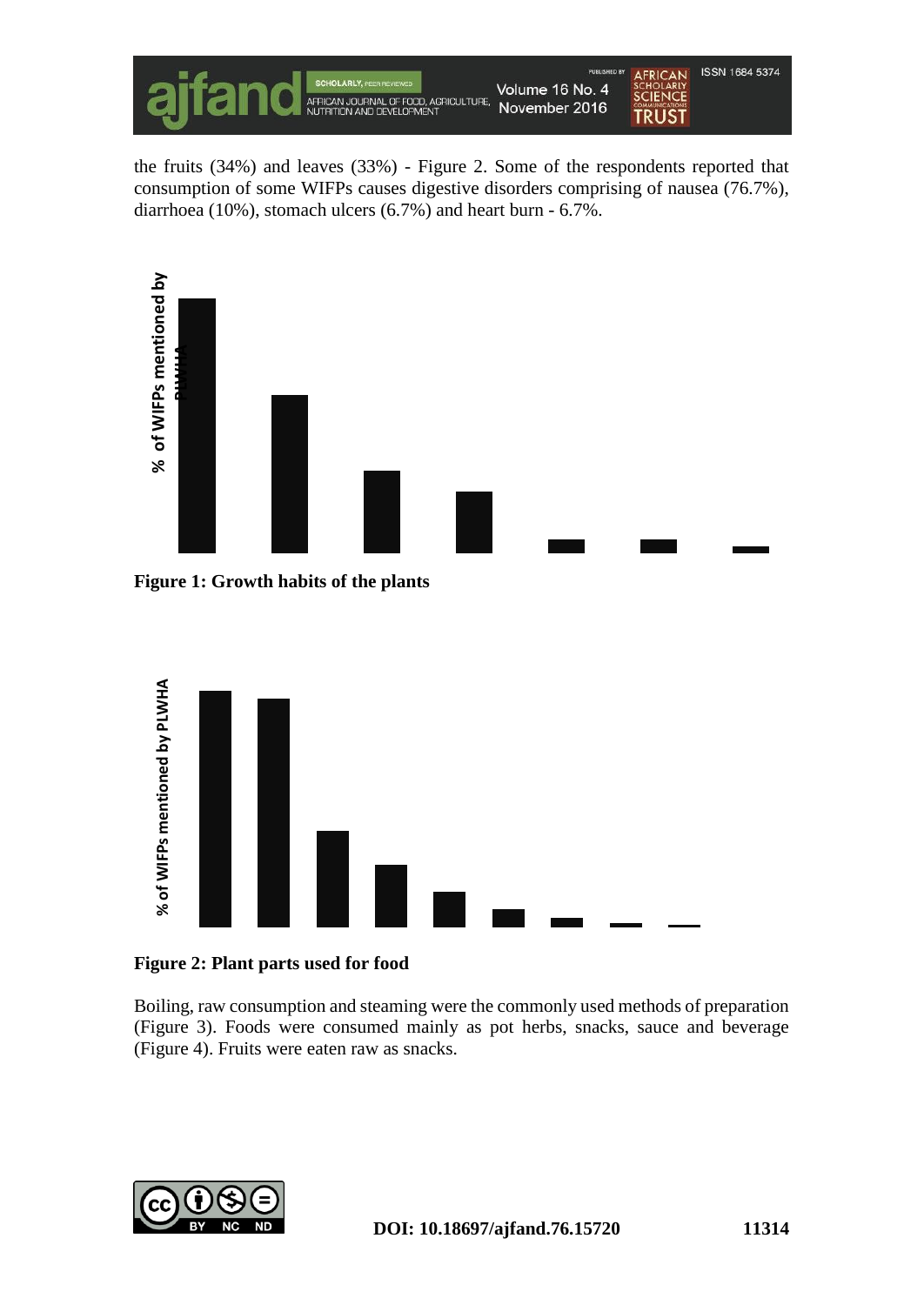

**Figure 3: Methods of preparation used**





# **DISCUSSION**

Results from this study show that there is a diversity of WIFPs in this area, which greatly contributes to the diets of PLWHA. Some of the species consumed were both nutritious and therapeutic as reported by the respondents during the interviews and FGDs (Table 3). Fruits were predominantly consumed as snacks when ripe, and to a limited extent used in making juices. The leafy vegetables were cooked prior to consumption, which would lead to the loss of water soluble vitamins especially vitamin C [10]. It is, therefore, recommended that the vegetables are cooked in small amounts of water for short periods to minimize loss of vitamin C and that the cooking water be consumed if no bitter

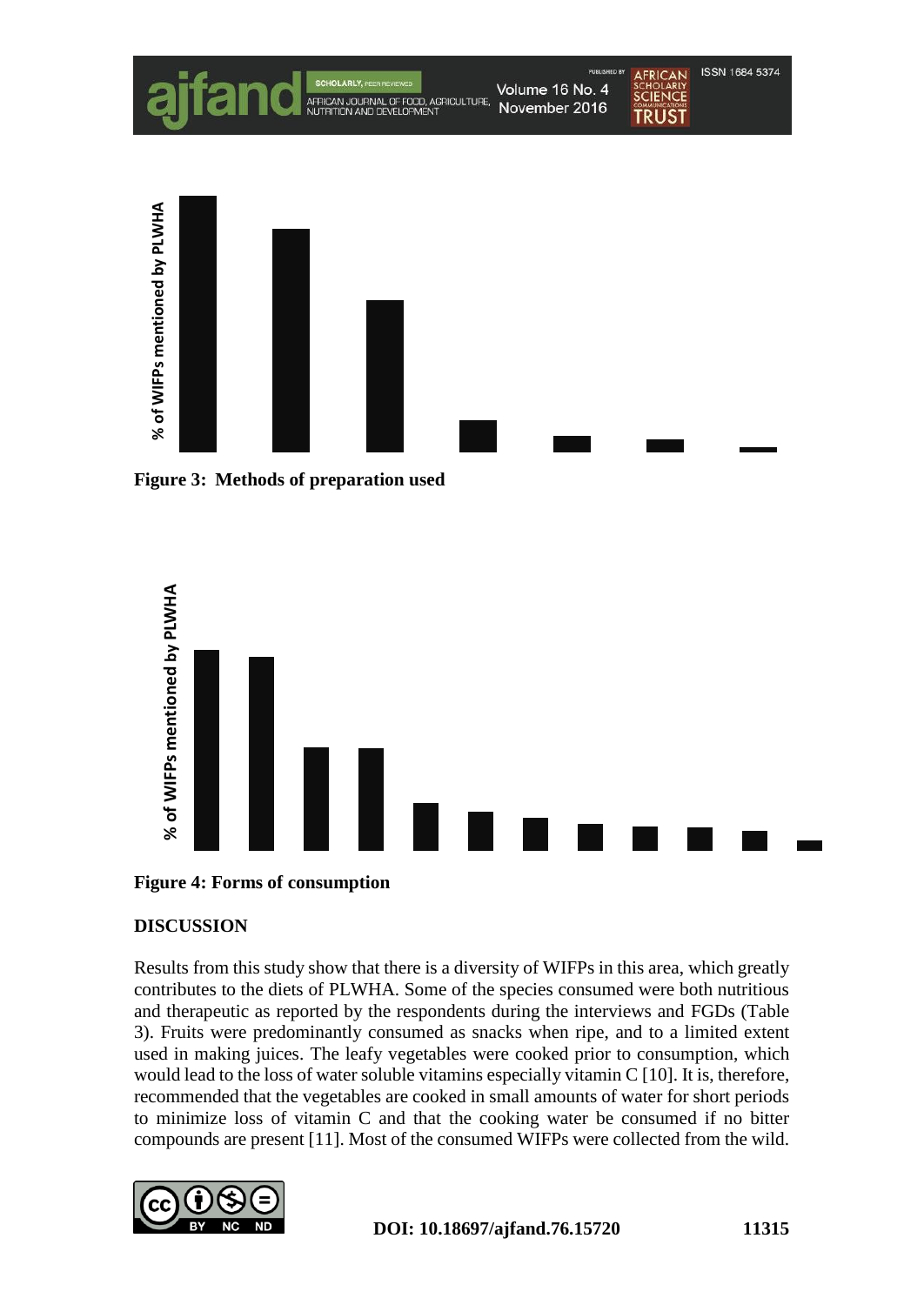

This meant that they were free and could be accessed by the local communities who are poor and also have little energy to propagate crops [12]. The majority of the WIFPs are herbaceous by growth habit and as such, regenerate quickly and are likely to continue being available [13]. This justifies that WIFPs have the potential to improve dietary quality and quantity thereby increasing food security among people living with HIV/AIDS.

# **CONCLUSION**

From this study, a large number of wild edible plants (84 species) were being consumed by people living with HIV/AIDS in Namayuba, Kidondo and Luwule villages in Nakisunga sub-county, Mukono district (Table 2). This high diversity plays a significant role in the food and nutritional variety of PLWHA since these people are prone to suffer from many nutritional deficiencies as compared to HIV negative individuals. Fortunately, some of these species may serve as nutri-therapeutics, are abundant, accessible and culturally rooted in the area.

# **RECOMMENDATIONS**

The nutritional and therapeutic values of the wild food plants documented in this study need to be scientifically validated. People living with HIV/AIDS elsewhere need to be sensitized about the values of these plants so that they can incorporate them into their diets. These plant species need to be domesticated since wild habitats are continuously being destroyed as a result of urbanization, industrialization and population growth.

### **ACKNOWLEDGEMENTS**

Special thanks go to Carnegie Corporation of New York through the Science Initiative Group (SIG) for Regional Initiative in Science and Education for African Natural Products Network (RISE-AFNNET) for funding this project. Sincere thanks go to the local people (People Living with HIV/AIDS and Care givers) of Nakisunga sub-county who willingly provided me with the necessary information required for my study.

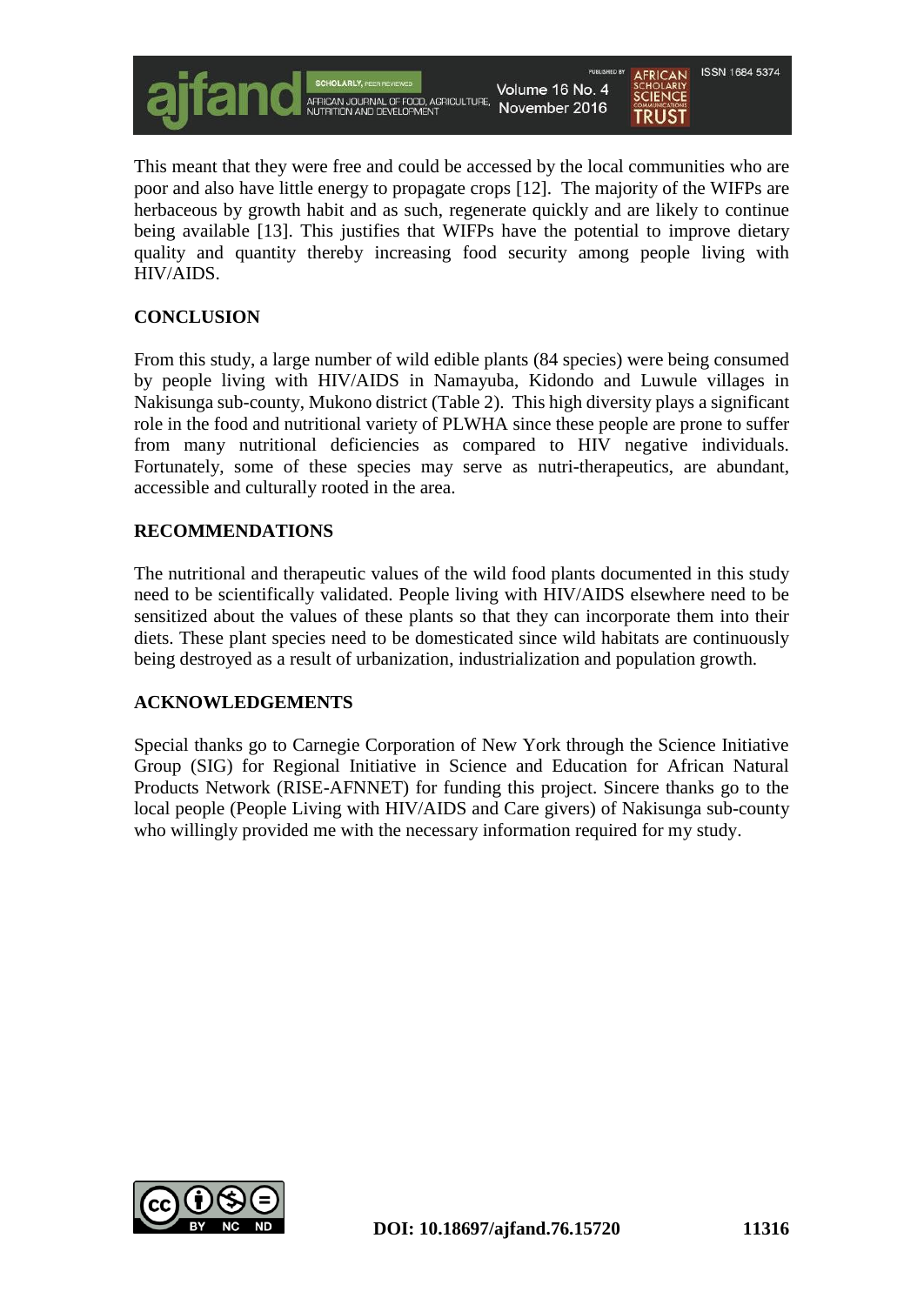|  | Table 1: Demographic characteristics of the respondents $(n = 60)$ |  |  |
|--|--------------------------------------------------------------------|--|--|

| <b>CHARACTERISTIC</b> |                 |               |                  |                                    |  |  |
|-----------------------|-----------------|---------------|------------------|------------------------------------|--|--|
| <b>Ethnicity</b>      | <b>Religion</b> | Age           | <b>Education</b> | <b>Occupation</b>                  |  |  |
| Baganda (46)          | Christians (35) | $15 - 34(28)$ | Primary $(26)$   | Farmer $(42)$                      |  |  |
| Others $(14)$         | Moslems $(25)$  | $35 - 54(21)$ | Secondary (22)   | No source of income (7)            |  |  |
|                       |                 |               | No formal        | Irregular income from petty trade, |  |  |
|                       |                 | $55+(11)$     | education $(8)$  | handicraft, craft work, carpentry  |  |  |
|                       |                 |               |                  | (6)                                |  |  |
|                       |                 |               | Tertiary $(4)$   | Unskilled laborer (3)              |  |  |
|                       |                 |               |                  | Trader $(1)$                       |  |  |
|                       |                 |               |                  | Teacher $(1)$                      |  |  |

**Note:** Frequencies are shown in parentheses

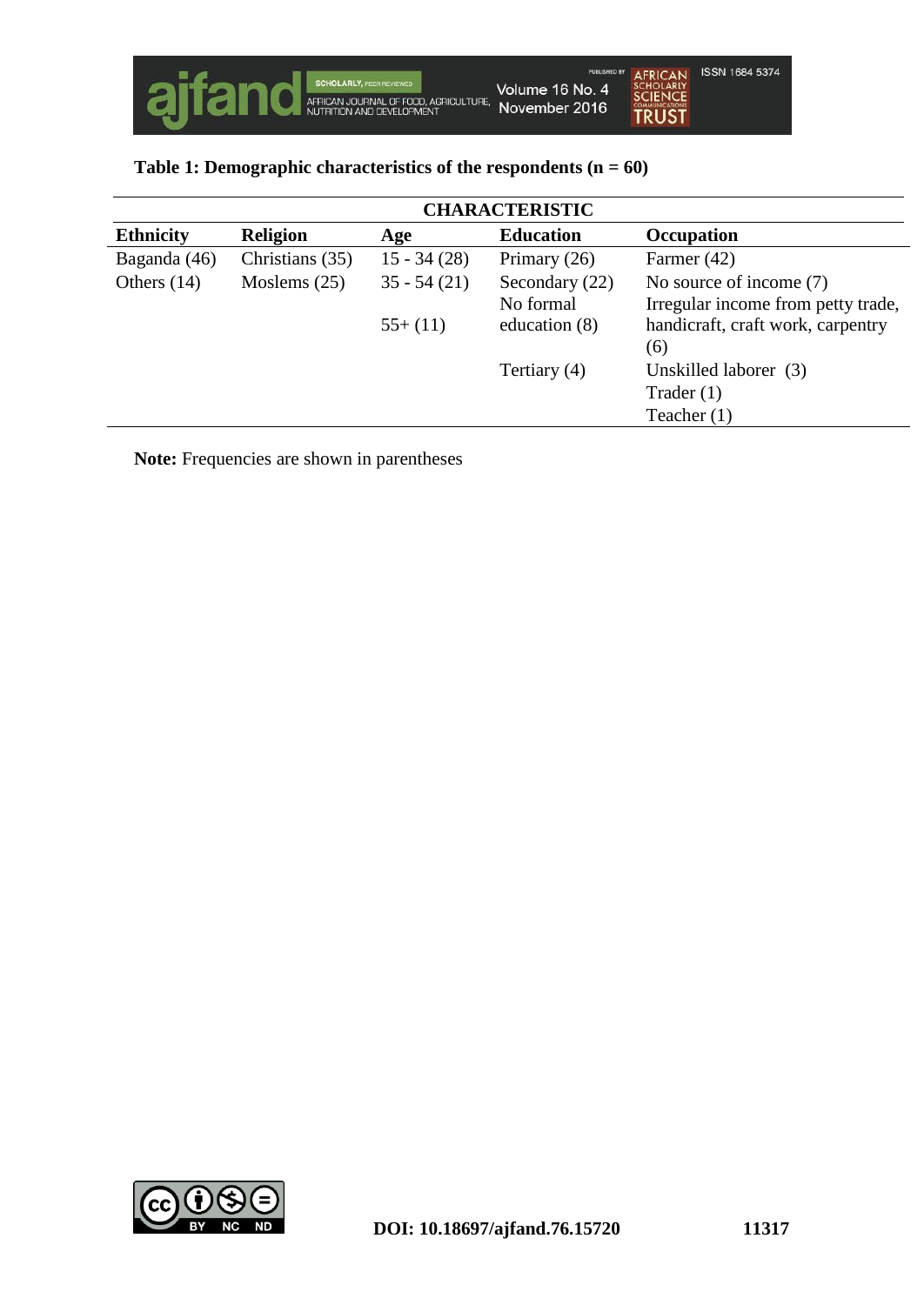

# **Table 2: A list of wild food plants and mushrooms consumed by PLWHA in Namayuba, Luwule and Kidondo villages in Nakisunga sub-county, Mukono district, Central Uganda**

| <b>Family, species and</b><br>voucher number                 | <b>Local name</b><br>(Luganda) | Habit | Habitat                                     | Part<br>used | Eaten as                                                                                                                                                                                                                                                                                                 | No. of<br><b>PLW</b><br>HA |
|--------------------------------------------------------------|--------------------------------|-------|---------------------------------------------|--------------|----------------------------------------------------------------------------------------------------------------------------------------------------------------------------------------------------------------------------------------------------------------------------------------------------------|----------------------------|
| Solanaceae,<br>Solanum nigrum L.,<br>NA 37                   | <b>N</b> sugga<br>enzirugavu   | H     | Open<br>grassland                           | Sh/Lv        | Vegetable                                                                                                                                                                                                                                                                                                | 52                         |
| Malvaceae,<br>Hibiscus sabdariffa<br>L., NA 17               | Musaayi                        | H     | Hill slope<br>with well<br>drained<br>soils | Lv/<br>seeds | Leaves are a<br>vegetable and the<br>seeds are dried and<br>pounded into flour<br>eaten as a staple                                                                                                                                                                                                      | 50                         |
| Amaranthaceae,<br>Amaranthus spinosus<br>L., NA 4            | Doodo<br>owa'maggwa            | H     | Road side                                   | Lv/<br>Sh    | Vegetable (bitter<br>and eaten in small<br>quantities)/<br>tenderiser (shoots<br>and leaves are<br>burnt; the ash is<br>mixed with water<br>and filtered. The<br>resulting liquid is<br>used for cooking<br>tough vegetables<br>such as cowpea<br>leaves and pigeon<br>peas to make them<br>more tender) | 48                         |
| Solanaceae,<br>Physalis angulata L.,<br>NA <sub>2</sub>      | Ntuntunu                       | H     | Home<br>garden                              | Fr           | Snack                                                                                                                                                                                                                                                                                                    | 47                         |
| Papilionaceae,<br>Abrus precatorius<br>L., NA 13             | Lusiiti                        | Cl    | Banana<br>plantation                        | Lvs          | Snack                                                                                                                                                                                                                                                                                                    | 44                         |
| Solanaceae,<br>Solanum<br>lycopersicum L., NA                | Obunyaanya                     | H     | Back yard                                   | Fr/<br>Lvs   | Vegetable/salad                                                                                                                                                                                                                                                                                          | 43                         |
| Amaranthaceae,<br>Amaranthus dubius<br>Mart. ex Thell., NA 3 | Doodo                          | H     | Home<br>garden                              | Lvs/<br>Sh   | Vegetable/potash<br>(leaves are dried<br>and burnt to ashes.<br>The ashes are used<br>to make a filtrate<br>which is evaporated<br>and the residue<br>used as a substitute                                                                                                                               | 40                         |



for common salt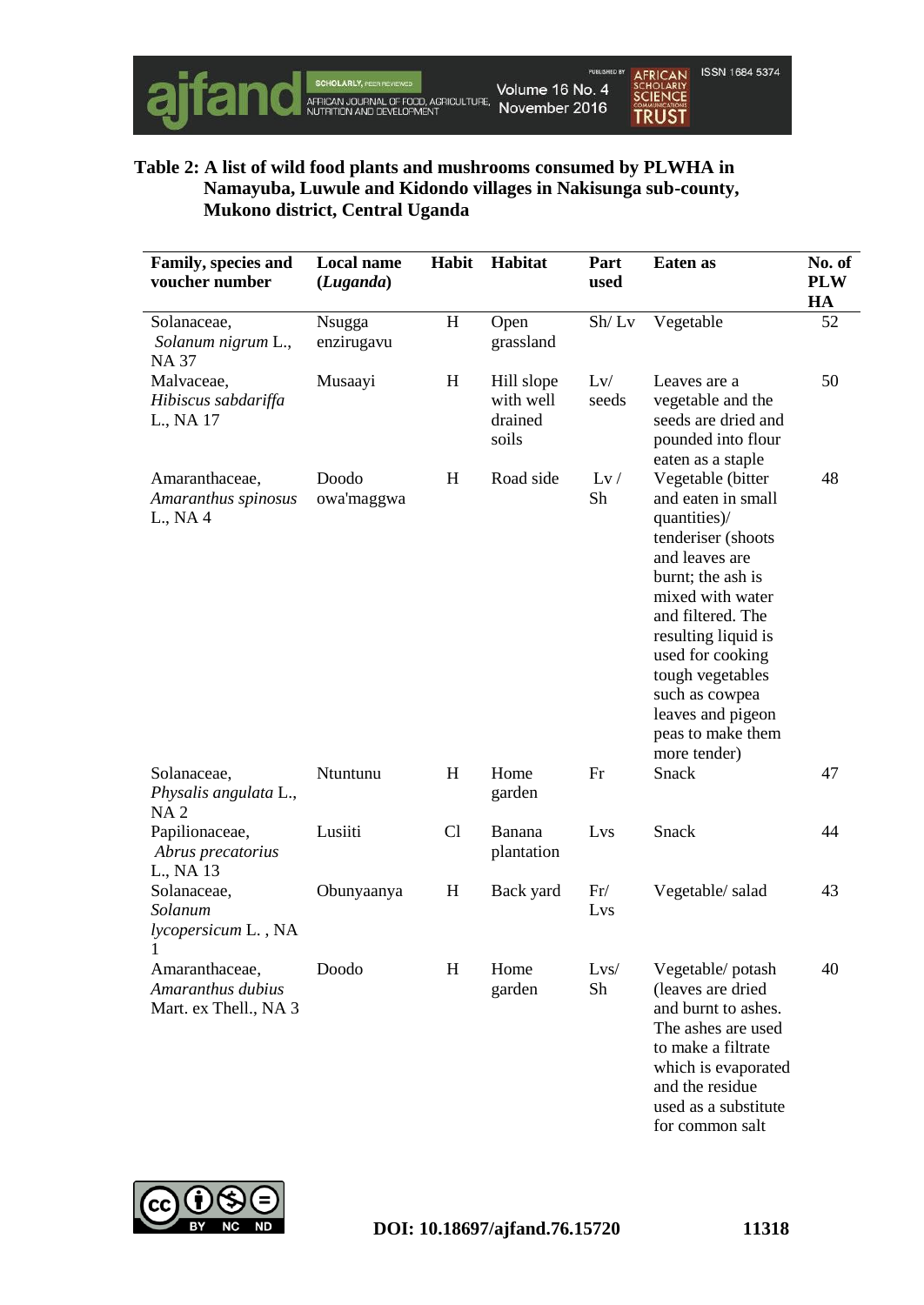

| Family, species and<br>voucher number                                            | <b>Local name</b><br>(Luganda) | Habit       | Habitat               | Part<br>used | Eaten as                                        | No. of<br><b>PLW</b><br>HA |
|----------------------------------------------------------------------------------|--------------------------------|-------------|-----------------------|--------------|-------------------------------------------------|----------------------------|
| Capparaceae,<br>Cleome gynandra L.,<br><b>NA40</b>                               | Jjobyo                         | $H_{\rm}$   | Back yard             | Lvs/<br>Sh   | Vegetable                                       | 38                         |
| Rubiaceae,<br>Vangueria apiculata<br>Aubrev. & Leandri,<br><b>NA 26</b>          | Mutugunda                      | $\mathbf T$ | Home<br>garden        | Fr           | Snack                                           | 38                         |
| Solanaceae,<br>Solanum anguivi<br>Desf., NA 11                                   | Katunkuma                      | H/Sh        | Back yard             | Fr           | Vegetable                                       | 36                         |
| Papilionaceae,<br>Phaseolus lunatus L.,<br>NA 67                                 | Obuyindiyind<br>$\mathbf{1}$   | Cl          | Home<br>garden        | Seeds        | Sauce                                           | 36                         |
| Burseraceae,<br>Canarium<br>schweinfurthii Engl.,<br><b>NA 34</b>                | Empafu                         | Cl          | Along a<br>live fence | Lvs          | Snack                                           | 35                         |
| Lamiaceae,<br>Ocimum<br>gratissimum Forssk.,<br><b>NA33</b>                      | Omujaaja                       | H           | Home<br>garden        | Lvs          | Beverage (leaves<br>dried or fresh)             | 34                         |
| Lauraceae,<br>Cinnamomum verum<br>J. Presl., NA 35                               | Budalasini                     | $\mathbf T$ | Homestead<br>compound | Lv           | Beverage (leaves<br>dried or fresh)             | 26                         |
| Annonaceae,<br>Annona muricata L.,<br><b>NA5</b>                                 | Kitafeeri                      | T           | Road side             | Fr           | Snack                                           | 23                         |
| Rutaceae,<br>Citrus sinensis Pers.,<br>NA <sub>6</sub>                           | Sekyungwa                      | $\mathbf T$ | Homestead<br>compound | Fr           | Snack                                           | 22                         |
| Solanaceae,<br>Capsicum frutescens<br>L., NA 8                                   | Kamulari                       | S           | Home<br>garden        | Lvs/<br>Fr   | Vegetable (Lvs)/<br>spice(fruit juice)          | 20                         |
| Dioscoreaceae,<br>Dioscorea bulbifera<br>var.<br>anthropophagrum<br>Miers, NA 61 | Makobe                         | Twin<br>ner | Banana<br>plantation  | B            | Accompaniment to<br>staples                     | 20                         |
| Oxalidaceae,<br>Averrhoa carambola<br>L., NA 79                                  | Mizabibu                       | $\mathbf T$ | Homestead<br>compound | Fr           | Snack                                           | 20                         |
| Solanaceae,<br>Cyphomandra<br>betacea Walker, NA<br>21                           | Ekinyanya                      | ${\bf S}$   | Behind a<br>Kraal     | Fr           | Snack/dessert/<br>beverage fruit juice<br>drunk | 19                         |
| Dioscoreaceae,                                                                   | Balugu                         | $H_{\rm}$   | Banana<br>plantation  | $\mathbf T$  | Accompaniment to<br>staples                     | 18                         |

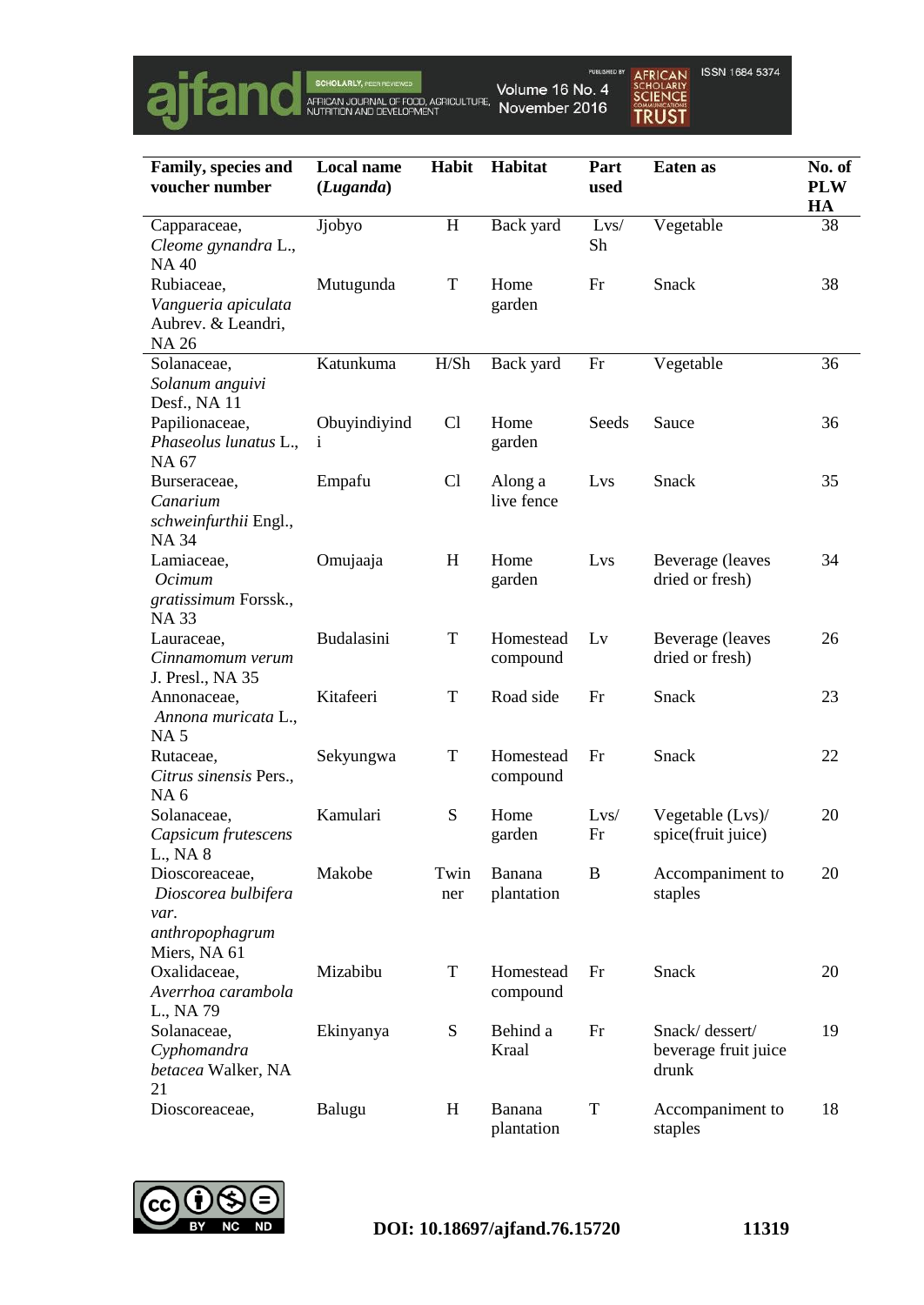

AFRICAN<br>SCHOLARLY<br>SCIENCE<br>TRUST ISSN 1684 5374

| Family, species and<br>voucher number                                   | <b>Local name</b><br>Habit<br>Habitat<br>(Luganda) |             | Part<br>used          | Eaten as     | No. of<br><b>PLW</b><br>HA                                         |    |
|-------------------------------------------------------------------------|----------------------------------------------------|-------------|-----------------------|--------------|--------------------------------------------------------------------|----|
| Dioscorea<br>cayenensis Lam., NA                                        |                                                    |             |                       |              |                                                                    |    |
| 81                                                                      |                                                    |             |                       |              |                                                                    |    |
| Palmae,<br>Elaeise guineense<br>Pax., NA 15                             | Ekinazi                                            | T           | Homestead<br>compound | Fr           | Beverage (fruit<br>juice)/ oil                                     | 18 |
| Basellaceae,<br>Basella alba L., NA                                     | Nderema                                            | Cl          | Live fence            | Lys          | Vegetable                                                          | 18 |
| 38<br>Fabaceae,<br>Phaseolus spp, NA<br>78                              | Ebigaaga                                           | Cl          | Fence near<br>kraal   | Seeds        | Vegetable                                                          | 16 |
| Punicaceae,<br>Punica granatum L.,                                      | Nkomamawa<br>nga                                   | T           | Road side             | Fr           | Snack                                                              | 16 |
| <b>NA5</b><br>Zingiberaceae,<br>Aframomum<br>alboviolaceum K.           | Ttungulu                                           | H           | Wetland               | Fr           | Snack                                                              | 16 |
| Schum, NA 43<br>Caesalpiniaceae,<br>Tamarindus indica<br>L., NA 29      | Omukooge                                           | $\mathbf T$ | Grassland             | Fr           | Juice                                                              | 15 |
| Zingiberaceae,<br>Aframomum<br>angustifolium K.<br>Schum, NA 57         | Matungulu                                          | H           | Wetland               | Fr           | Snack                                                              | 13 |
| Melastomataceae,<br>Tristemma<br>mauritianum Decne.<br>Ex Trecul, NA 69 | Nantooke                                           | H           | Banana<br>plantation  | Fr           | Snack                                                              | 13 |
| Myrtaceae,<br>Psidium guajava L.,<br><b>NA22</b>                        | Amapeera<br>g'omunsiko                             | $\mathbf T$ | Thicket               | Fr           | Snack                                                              | 11 |
| Guttiferae,<br>Garcinia buchananii<br>Jacq., NA 48                      | Musaali                                            | T           | Thicket               | Fr/<br>seeds | Snack (fr),<br>beverage (wine is<br>made from the<br>edible fruit) | 10 |
| Zingiberaceae,<br>Cucurma longa L.,<br><b>NA 85</b>                     | Ekinzaali<br>ekiganda                              | Rh          | Home<br>garden        | Wh           | Food flavor                                                        | 9  |
| Fabaceae,<br>Vigna unguiculata<br>(L.)Walp., NA 64                      | Empindi                                            | $H_{\rm}$   | Banana<br>plantation  | Seeds        | Sauce                                                              | 9  |
| Dioscoreaceae,<br>Dioscorea spp, NA<br>52                               | Endagu                                             | H           | Banana<br>plantation  | $\mathbf T$  | Accompaniment to<br>staples                                        | 8  |
| Euphorbiaceae,                                                          | Jerengesa                                          | ${\bf S}$   | Hedge                 | Lvs/<br>Sh   | Vegetable                                                          | 8  |

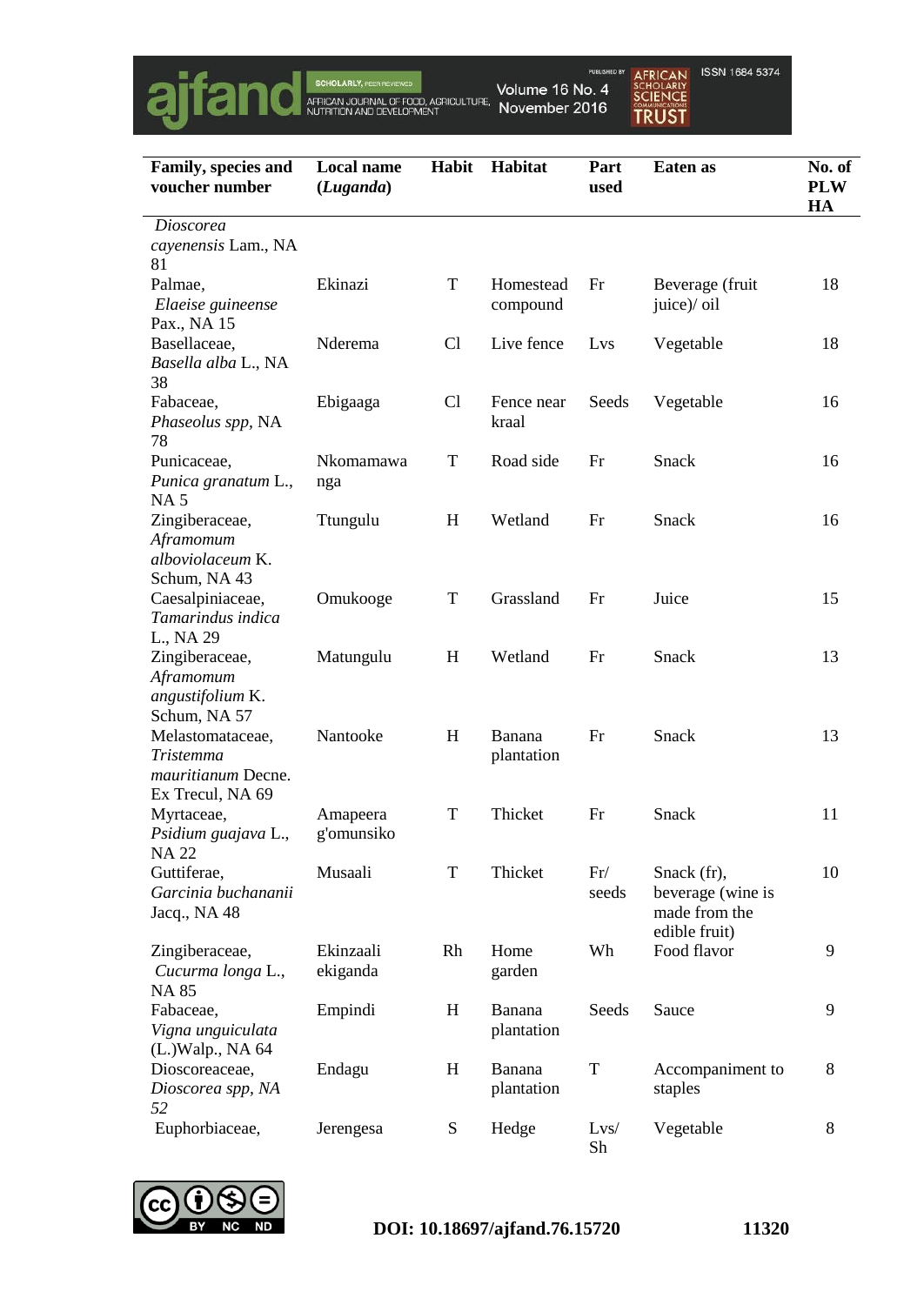

AFRICAN<br>SCHOLARLY<br>SCIENCE<br>TRUST ISSN 1684 5374

| Family, species and<br>voucher number      | <b>Local name</b><br>(Luganda) | Habit       | Habitat    | Part<br>used | Eaten as            | No. of<br><b>PLW</b><br>HA |  |
|--------------------------------------------|--------------------------------|-------------|------------|--------------|---------------------|----------------------------|--|
| Acalypha bipartita                         |                                |             |            |              |                     |                            |  |
| Mull. Arg., NA 41                          |                                |             |            |              |                     |                            |  |
| Verbenaceae,                               | Akayukiyuki                    | ${\bf S}$   | Road side  | Fr           | Snack               | 7                          |  |
| Lantana trifolia L.,                       | kebalya                        |             |            |              |                     |                            |  |
| <b>NA18</b>                                |                                |             |            |              |                     |                            |  |
| Rubiaceae,                                 | Emwanyi                        | T           | Home       | Seeds        | Snack               | 7                          |  |
| Coffea canephora                           |                                |             | garden     |              |                     |                            |  |
| Froehner, NA 10                            |                                |             |            |              |                     |                            |  |
| Amaranthaceae,<br>Amaranthus lividus       | Mboog'                         | H           | Home       | Lvs/<br>Sh   | Vegetable           | $\overline{7}$             |  |
|                                            | ennene                         |             | garden     |              |                     |                            |  |
| subsp. Polygonoides<br>Thell. ex Druce, NA |                                |             |            |              |                     |                            |  |
| <b>NA58</b>                                |                                |             |            |              |                     |                            |  |
| Rosaceae,                                  | Nkenene                        | S           | Near a     | Fr           | Snack               | 7                          |  |
| Rubus pinnatus var.                        |                                |             | kraal      |              |                     |                            |  |
| afrotropicus                               |                                |             |            |              |                     |                            |  |
| (Gaertn.) Hylander,                        |                                |             |            |              |                     |                            |  |
| <b>NA32</b>                                |                                |             |            |              |                     |                            |  |
| Rutaceae,                                  | Entale                         | S           | Grassland  | Br           | Beverage            | 6                          |  |
| Zanthoxylum                                | y'eddungu                      |             |            |              |                     |                            |  |
| chalybeum L., NA 55                        |                                |             |            |              |                     |                            |  |
| Fabaceae, Voandzeia                        | Mpande                         | H           | Homestead  | Seeds        | Sauce               | 6                          |  |
| subterranea (L.)                           |                                |             | compound   |              |                     |                            |  |
| Thouars, NA 51                             |                                |             |            |              |                     |                            |  |
| Rubiaceae,<br>Cathium lactescens           | Akamwanyim                     | T           | Thicket    | Fr           | Snack               | 5                          |  |
| Hiern., NA 44                              | wanyi                          |             |            |              |                     |                            |  |
| Dioscoreaceae,                             | Kaama                          | Cl          | Banana     | T            | Accompaniment to    | 5                          |  |
| Dioscorea                                  |                                |             | plantation |              | staples             |                            |  |
| minutiflora (L.) W.T.                      |                                |             |            |              |                     |                            |  |
| Aiton, NA 72                               |                                |             |            |              |                     |                            |  |
| Polygonaceae,                              | Kafumitabage                   | H           | Road side  | Lys          | Vegetable           | 5                          |  |
| Oxygonum sinuatum                          | ngege                          |             |            |              |                     |                            |  |
| Dammer, NA 27                              |                                |             |            |              |                     |                            |  |
| Palmae,                                    | Mukindu;                       | $\mathbf T$ | Homestead  | Fr           | Snack/beverage      | 5                          |  |
| Phoenix reclinata                          | Mpirinvuma                     |             | compound   |              | (the growing shoots |                            |  |
| Jacq., NA 76                               |                                |             |            |              | are tapped to make  |                            |  |
|                                            |                                |             |            |              | palm wine)          |                            |  |
| Asclepiadaceae,                            | Mulondo                        | Rh          | Home       | Wh           | Snack               | 5                          |  |
| Mondia whytie                              |                                |             | garden     |              |                     |                            |  |
| Skeels, NA 70<br>Commelinaceae,            | Nnanda                         | H           | Field      | Lvs          | Vegetable           | 5                          |  |
| Commelina                                  | ennene                         |             |            |              |                     |                            |  |
| benghalensis L., NA                        |                                |             |            |              |                     |                            |  |
| 19                                         |                                |             |            |              |                     |                            |  |
| Commelinaceae,                             | Nnanda                         | H           | Field      | Lys          | Vegetable           | 5                          |  |
| Commelina africana                         | entono                         |             |            |              |                     |                            |  |
| L., NA 20                                  |                                |             |            |              |                     |                            |  |

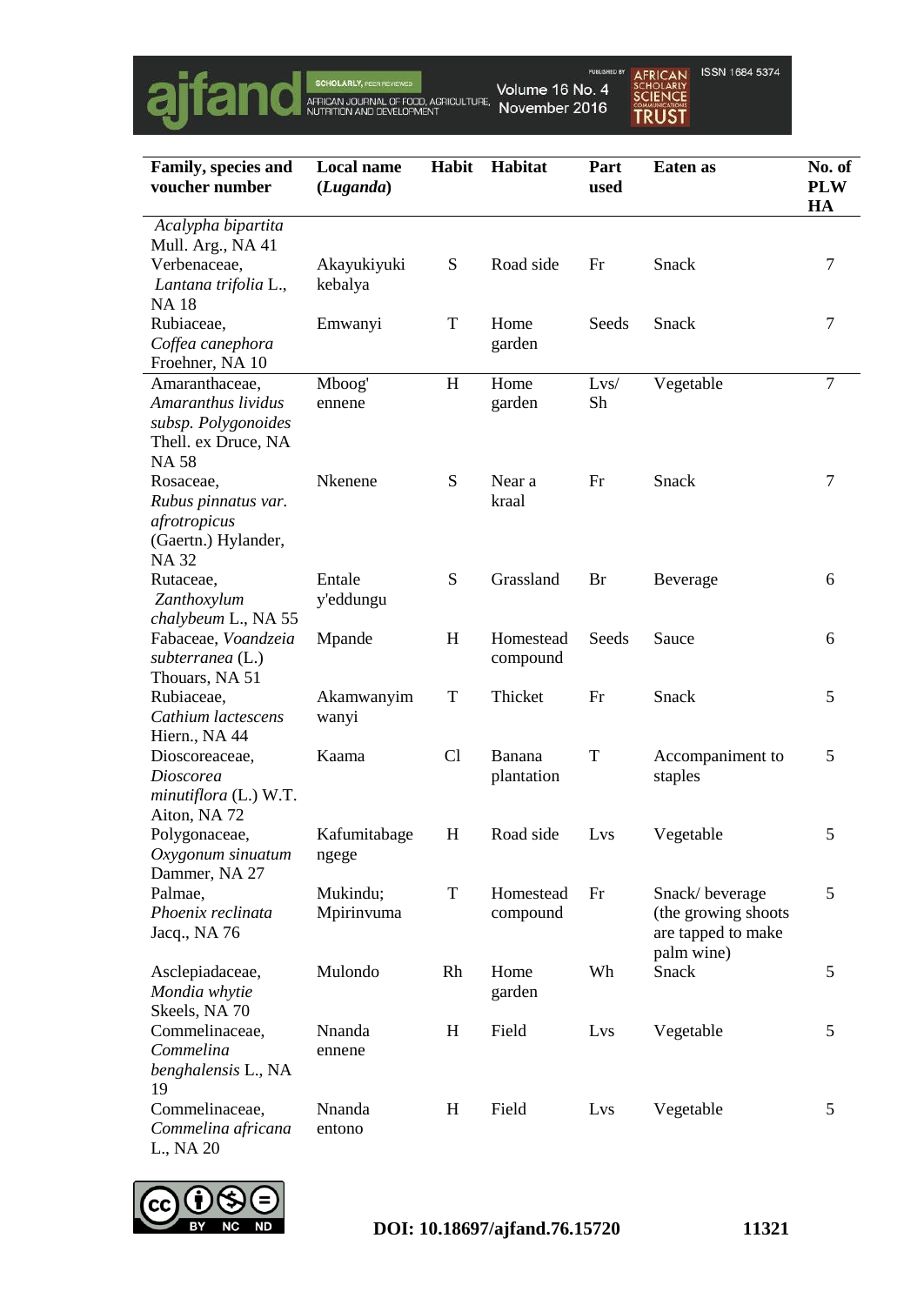

| Family, species and                                                                            | <b>Local name</b>       | <b>Habit</b> | <b>Habitat</b>                        | Part        | Eaten as                        | No. of           |
|------------------------------------------------------------------------------------------------|-------------------------|--------------|---------------------------------------|-------------|---------------------------------|------------------|
| voucher number                                                                                 | (Luganda)               |              |                                       | used        |                                 | <b>PLW</b><br>HA |
| Amaranthaceae,<br>Amaranthus<br>graecizans subsp.<br>Sylvestris<br>(Villiers) Brenan, NA<br>42 | Mbooge<br>entono        | H            | Home<br>garden                        | Lvs/<br>Sh  | Vegetable                       | 4                |
| Apocynaceae,<br>Carissa edulis Vahl,<br><b>NA 36</b>                                           | Nyonza<br>(Plant),      | $\mathbf T$  | Thicket                               | Fr/R        | Snack (fr), tea spice<br>(root) | 4                |
| Solanaceae,<br>Solanum<br>macrocarpon Lam.,<br><b>NA21</b>                                     | Nume<br>y'ekyalo        | H            | Grassland                             | Lvs         | Vegetable/salad                 | $\overline{4}$   |
| Passifloraceae,<br>Passiflora<br>quadrangularis, NA<br>84                                      | Wuju                    | Cl           | Thicket                               | Fr          | Snack                           | 4                |
| Hyadnaceae,<br>Lentinus prolifer<br>Engl., NA 63                                               | Amaleere                | H            | Banana<br>plantation                  | Wh          | Sauce                           | 3                |
| Euphorbiaceae,<br>Micrococca<br>mercurialis Benth.,<br><b>NA 60</b>                            | Kalyabakyala            | H            | Grassland                             | Lvs         | Vegetable                       | 3                |
| Solanaceae,<br>Physalis minima L.,<br><b>NA74</b>                                              | Katuntunu               | H            | Home<br>garden                        | Fr          | Snack                           | 3                |
| Cucurbitaceae,<br>Luffa cylindrica<br>Cogn. M. Roem.,<br>NA, 14                                | Kyangwe                 | Cl           | Climbing<br>on<br>unfinished<br>house | Fr          | Vegetable                       | 3                |
| Anacardiaceae,<br>Mangifera indica L.,<br><b>NA16</b>                                          | Miyembe<br>gy, omunsiko | $\mathbf T$  | Thicket                               | Fr          | Snack                           | 3                |
| Dioscoreaceae,<br>Dioscorea spp, NA<br>52                                                      | Mukulujjuni             | H            | Garden<br>edge                        | $\mathbf T$ | Accompaniment to<br>staples     | 3                |
| Compositae,<br>Vernonia amygdalina<br>K. Schum, NA 12                                          | Mululuza                | $\mathbf T$  | Garden<br>edge                        | Lvs         | Vegetable (Young<br>Lvs)        | 3                |
| Cucurbitaceae,<br>Sechium edule<br>(Jacq.) Sw., NA 30                                          | Nsuusuti                | Cl           | Climbing<br>on a live<br>fence        | Fr          | Sauce                           | 3                |
| Dioscoreaceae,<br>Dioscorea<br>odoratissima Engl.,<br>NA 47                                    | Amakoloongo             | Twin<br>ner  | Banana<br>plantation                  | T           | Accompaniment to<br>staples     | $\overline{2}$   |

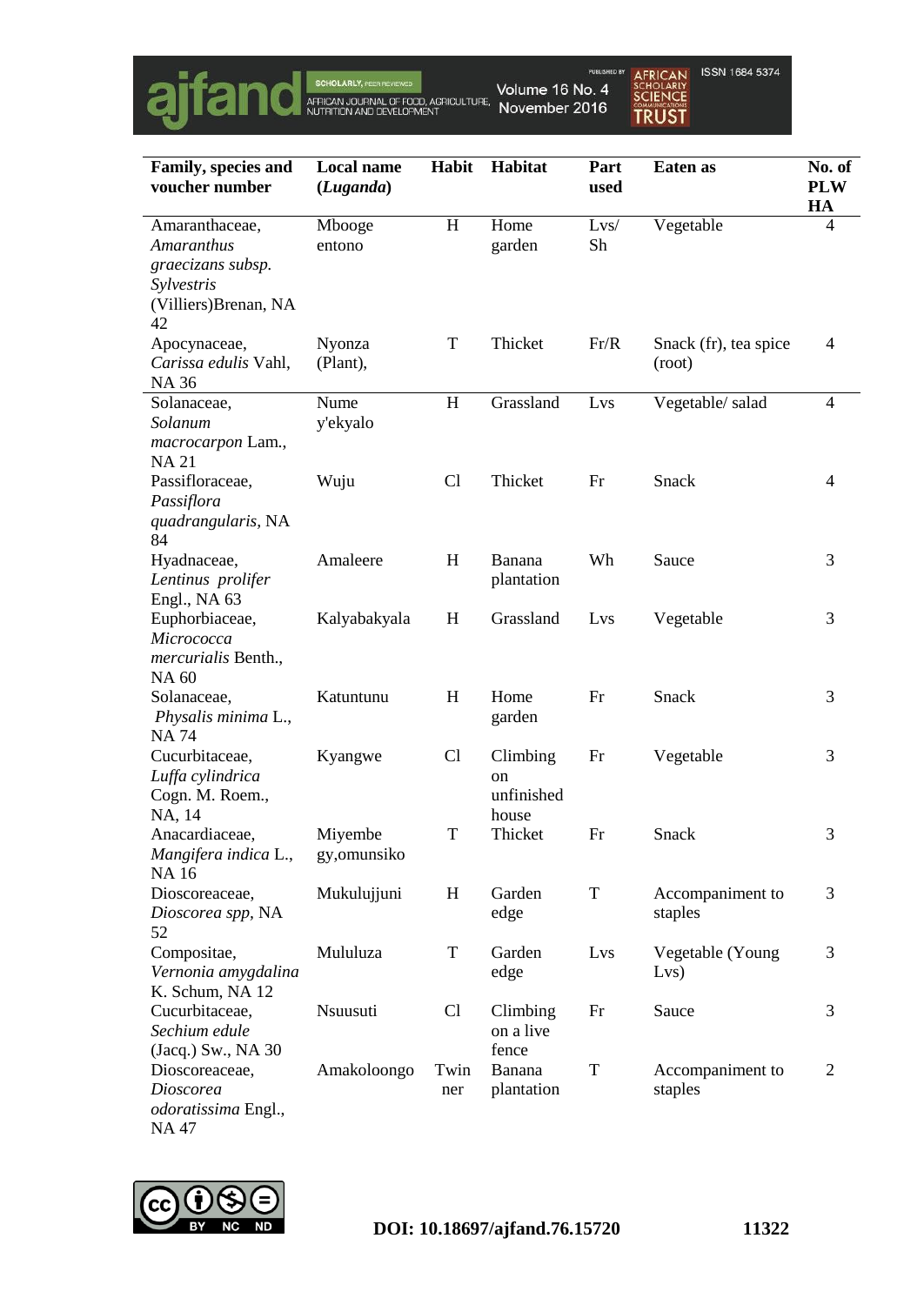

AFRICAN<br>SCHOLARLY<br>SCIENCE<br>TRUST ISSN 1684 5374

| Family, species and<br>voucher number                          | <b>Local name</b><br>(Luganda)  | <b>Habit</b> | <b>Habitat</b>        | Part<br>used | Eaten as                    | No. of<br><b>PLW</b><br>HA |
|----------------------------------------------------------------|---------------------------------|--------------|-----------------------|--------------|-----------------------------|----------------------------|
| Musaceae,<br>Musa sapientum L.,<br><b>NA54</b>                 | Empumumpu                       | H            | Banana<br>plantation  | Fr           | Sauce                       | $\overline{2}$             |
| Amaranthaceae<br>,Achyranthes aspera<br>L., NA 46              | Kagiri                          | H            | Kraal                 | Lvs          | Vegetable                   | 2                          |
| Sapotaceae,<br>Pachystela brevipes<br>Engl., NA 50             | Kawuntuntun<br>u                | $\mathbf T$  | Home<br>garden        | Fr           | Snack                       | $\overline{2}$             |
| Dioscoreaceae,<br>Dioscorea alata L.,<br><b>NA9</b>            | Kisebe                          | Cl           | Banana<br>plantation  | T            | Accompaniment to<br>staples | $\overline{2}$             |
| Cruciferae,<br>Erucastrum<br>arabicum Fisch. &<br>Mey., NA 25  | Magereganko<br>ko               | H            | Road side             | Lv           | Vegetable                   | $\overline{2}$             |
| Euphorbiaceae,<br>Uapaca paludosa J.<br>F. Gmel., NA 66        | Mukusu,<br>Nkusu,<br>Munnmagulu | $\mathbf T$  | <b>Bush land</b>      | Fr           | Snack                       | $\overline{2}$             |
| Moraceae,<br>Treculia africana L.,<br>NA 65                    | Muzinda                         | $\mathbf T$  | Road side             | Fr           | Snack                       | $\overline{2}$             |
| Anacardiaceae,<br>Pseudospondias<br>microcarpa Engl.,<br>NA 69 | Muziru                          | T            | Grassland             | Fr           | Snack                       | 2                          |
| Cucurbitaceae,<br>Kedrostis<br>foetidissima L., NA<br>28       | Ziizi (Kabaka<br>w'enva)        | Cl           | Home<br>garden        | Lys          | Sauce                       | $\overline{2}$             |
| Anacardiaceae,<br>Rhus vulgaris<br>Meikle, NA 71               | Akakwansok<br>wanso             | H            | Grassland             | Fr           | Snack                       | 1                          |
| Fabaceae,<br>Cajanus cajan (L.)<br>Millsp., NA 83              | Empinamuti/<br>Enkolimbo        | H            | Homestead<br>compound | Seeds        | Sauce                       | 1                          |
| Rubiaceae,<br>Mussaenda arcuata<br>Poir., NA 49                | Ennimbwelim<br>bwe              | ${\bf S}$    | Slope                 | Fr           | Snack                       | 1                          |
| Cyperaceae, Cyperus<br>rotundus L., NA 24                      | Gugu                            | Sedge        | Swamp                 | Wh           | Potash                      | 1                          |
| Asparagaceae,<br>Asparagus flagellaris<br>Baker, NA 45         | Kadaali                         | ${\bf S}$    | Open<br>grassland     | Fr           | Snack                       | 1                          |
| Compositae,<br>Conyza sumatrensis<br>(Retz.) E., NA 59         | Kafumbe                         | H            | <b>Bush</b>           | Wh           | Potash                      | 1                          |
| Palmae,                                                        | Kibo                            | T            | Swamp                 | Fr           | Snack                       | 1                          |

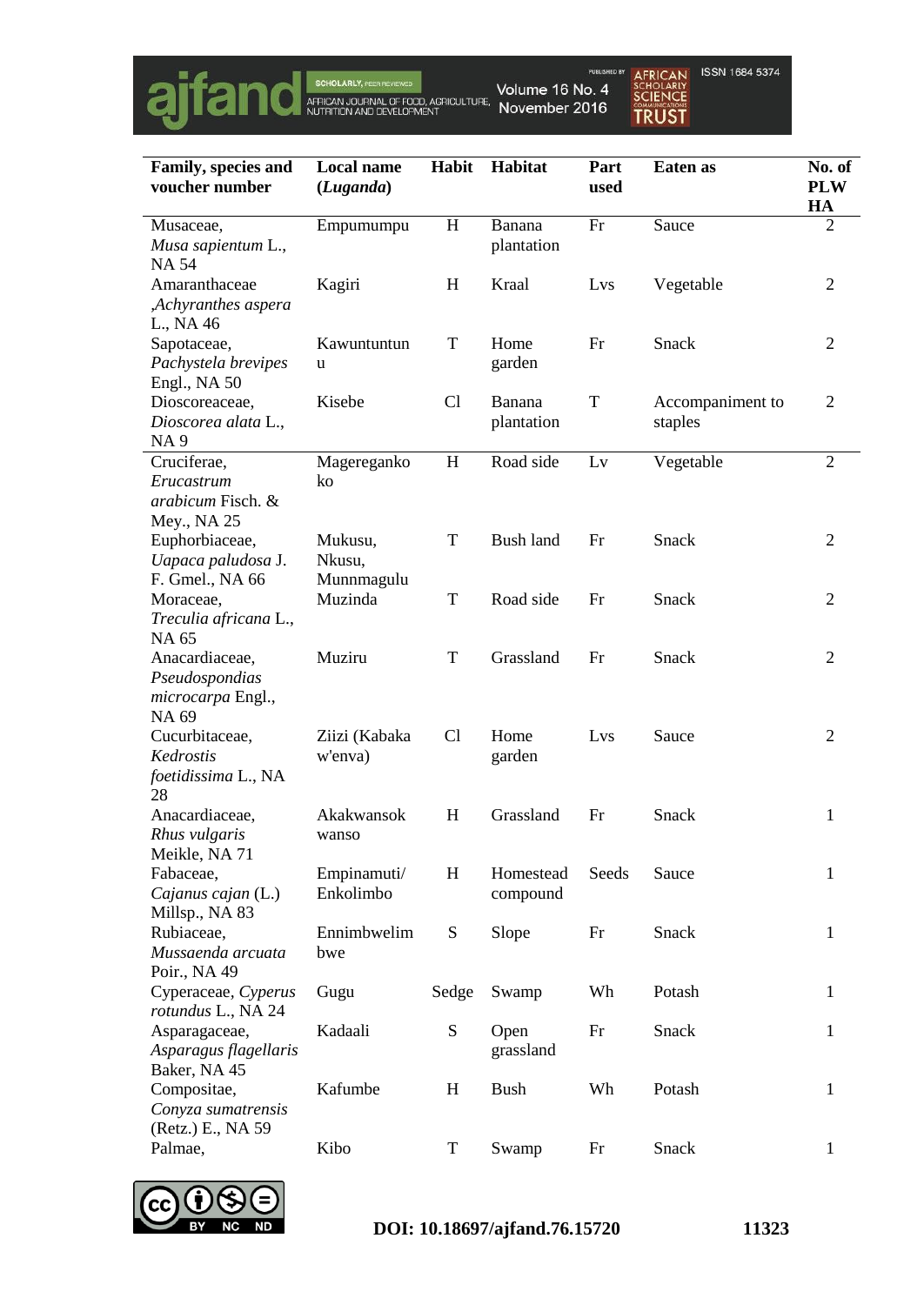

ISSN 1684 5374 **AFRICAN SCHOLARLY**<br>**SCIENCE TRUST** 

| Family, species and<br>voucher number | <b>Local name</b><br>(Luganda) | Habit | Habitat     | Part<br>used | <b>Eaten</b> as | No. of<br><b>PLW</b><br>HA |
|---------------------------------------|--------------------------------|-------|-------------|--------------|-----------------|----------------------------|
| Raphia farinifera,                    |                                |       |             |              |                 |                            |
| NA 62                                 |                                |       |             |              |                 |                            |
| Polygonaceae,                         | Kiwere                         | H     | Thicket     | Sh/Lv        | Snack           | 1                          |
| Rumex abyssinicus                     |                                |       |             |              |                 |                            |
| Engl., NA 68                          |                                |       |             |              |                 |                            |
| Papilionacaeae,                       | Kiyindiru                      | H     | Banana      | Lvs/S        | Vegetable       | 1                          |
| Vigna anguiculata                     |                                |       | plantation  | h            |                 |                            |
| Delile, NA 64                         |                                |       |             |              |                 |                            |
| Sapotaceae,                           | <b>Nkalati</b>                 | T     | <b>Bush</b> | Fr           | Snack           | 1                          |
| Manilkara dawei                       |                                |       |             |              |                 |                            |
| (Stapf) Chiov., NA                    |                                |       |             |              |                 |                            |
| 73                                    |                                |       |             |              |                 |                            |
| Tricholomataceae,                     | Obutundatund                   | H     | Termite     | Wh           | Sauce           | 21                         |
| Termitomyces                          | a                              |       | mound       |              |                 |                            |
| eurrhizus (R. Heim),                  |                                |       |             |              |                 |                            |
| <b>NA75</b>                           |                                |       |             |              |                 |                            |
| Acanthaceae,                          | Temba                          | H     | Homestead   | Lv           | Vegetable       | 1                          |
| Asystasia mysorensis                  |                                |       | compound    |              |                 |                            |
| (Roth) T. Anderson.,<br><b>NA70</b>   |                                |       |             |              |                 |                            |
| Tricholomataceae,                     | Obutiko                        | H     | Termite     | Wh           | Sauce           | 21                         |
| Termitomyces                          | obubaala                       |       | mound       |              |                 |                            |
| <i>microcarpus</i> (Berk.)            |                                |       |             |              |                 |                            |
| Heim., NA 82                          |                                |       |             |              |                 |                            |

**Part Used:** L-Leaves, Sh- Shoot, Fr- Fruit, Wh-Whole, Br- Bark, B-Bulbils, R-Roots

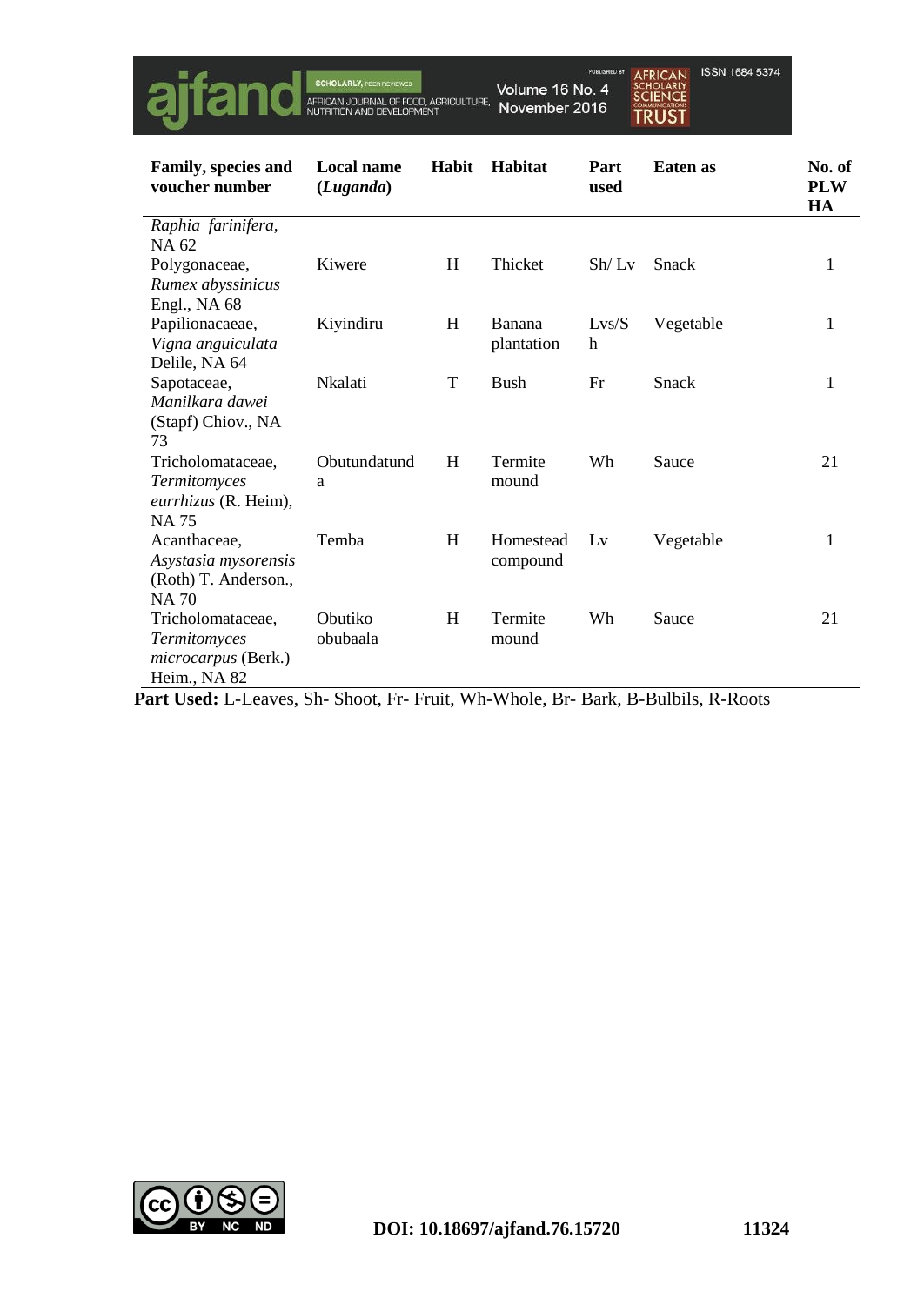

# **Table 3: Wild food plants used as food and medicine by PLWHA in Namayuba, Luwule and Kidondo villages in Nakisunga subcounty, Mukono district, Central Uganda**

| <b>Family and species</b>                                                      | Habit       | <b>Part used</b>                                               | <b>Method of preparation</b>                                                                                                                                           | <b>Condition treated</b>                                        | <b>Side effects</b>           |
|--------------------------------------------------------------------------------|-------------|----------------------------------------------------------------|------------------------------------------------------------------------------------------------------------------------------------------------------------------------|-----------------------------------------------------------------|-------------------------------|
| Papilionaceae,<br>Abrus precatorius L.                                         | Cl          | Lvs                                                            | Eaten raw                                                                                                                                                              | Skin diseases, acidosis                                         | Nausea/seeds are<br>poisonous |
| Amaranthaceae,<br>Amaranthus graecizans subsp.<br>Sylvestris (Villiers)Brenan, | H           | Young Lvs<br>& Sh                                              | Boiled/steamed                                                                                                                                                         | Sore throat, immune<br>booster, joint pains                     | Throat irritation             |
| Amaranthaceae,<br>Amaranthus spinosus L.                                       | H           | Young Lv $\&$<br>Sh before<br>developmen<br>t of the<br>spines | Boiled/steamed                                                                                                                                                         | Fever, diarrhoea, dysentry,<br>febrifuge, effective<br>diuretic |                               |
| Asparagaceae,<br>Asparagus flagellaris Baker                                   | Sh          | Fr                                                             | Eaten raw                                                                                                                                                              | Diarrhoea, sore throat                                          |                               |
| Burseraceae,<br>Canarium schweifurthii Engl.                                   | T           | $Fr/$ inner<br>part of seed                                    | Fruit are immersed in hot<br>water to soften the rind<br>and flesh then eaten or<br>fruits are collected,<br>depulped, cracked and the<br>inner part of the seed eaten | Cough                                                           |                               |
| Rubiaceae,<br>Cathium lactescens Hiern.,                                       | $\mathbf T$ | Fr                                                             | Eaten raw                                                                                                                                                              | Sore throat, stomach<br>wounds, anaemia                         | Slightly acidic               |
| Solanaceae,<br>Capsicum frutescens L.                                          | Sh          | Lvs/Fr                                                         | Boiled/raw/powder                                                                                                                                                      |                                                                 | Aggrevates ulcers             |
| Cruciferae,<br>Erucastrum arabicum Fisch. &<br>Mey.                            | H           | Lv                                                             | <b>Boiled</b>                                                                                                                                                          | Stomach wounds                                                  |                               |
| Apocynaceae,                                                                   | $\mathbf T$ | Fr/R                                                           | Eaten raw (fr), powder $(R)$                                                                                                                                           | Headache, cough, malaria                                        |                               |

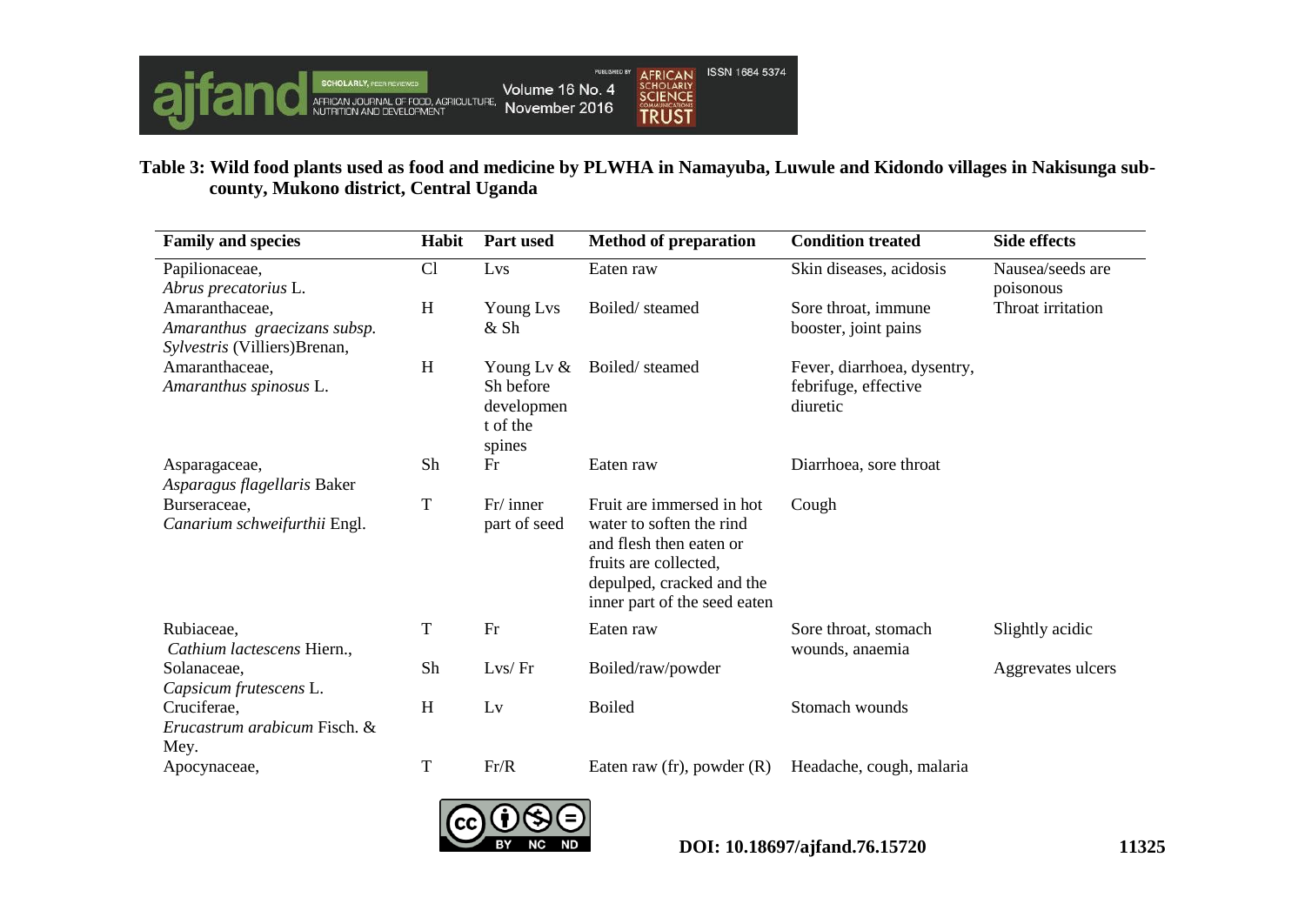

| <b>Family and species</b>                                           | Habit | Part used           | <b>Method of preparation</b>                                                                                                          | <b>Condition treated</b>           | <b>Side effects</b>   |
|---------------------------------------------------------------------|-------|---------------------|---------------------------------------------------------------------------------------------------------------------------------------|------------------------------------|-----------------------|
| Carissa edulis Vahl                                                 |       |                     |                                                                                                                                       |                                    |                       |
| Capparaceae,<br>Cleome gynandra L.,                                 | H     | Young Lvs/<br>Sh    | Boiled/steamed                                                                                                                        | Fever, immune booster              |                       |
| Compositae,<br>Conyza sumatrensis (Retz.) E.                        | H     | Wh                  | Whole plant is collected,<br>dried and burnt. The ash is<br>mixed with water, filtered<br>and evaporated and the<br>residue collected | Clotting blood on fresh<br>wounds  | Throat irritation     |
| Solanaceae,<br>Cyphomandra betacea Walker                           | Sh    | Fr                  | Raw                                                                                                                                   | Malaria                            |                       |
| Guttiferae,<br>Garcinia buchananii Jacq.                            | T     | Fr/ seeds           | Fr(raw)/ seeds (collected<br>wrapped in banana leaves<br>and baked in hot ash and<br>eaten like peanuts)                              | Flu and cough                      | Fr is slightly acidic |
| Malvaceae,<br>Hibiscus sabdariffa L.                                | H     | Lv/seeds            | <b>Boiled</b>                                                                                                                         | Anaemia                            |                       |
| Lamiaceae,<br>Ocimum gratissimum Forssk.                            | H     | Lvs                 | Beverage                                                                                                                              | Stomachic                          |                       |
| Polygonaceae,<br>Oxygonum sinuatum Dammer                           | H     | Lvs                 | Steamed/boiled                                                                                                                        | Ulcers                             |                       |
| Rosaceae,<br>Rubus pinnatus var. afrotropicus<br>(Gaertn.) Hylander | Sh    | Fr                  | Raw                                                                                                                                   | Immune booster                     |                       |
| Solanaceae,<br>Solanum anguivi Desf.,                               | H/Sh  | Fr                  | Steamed/boiled                                                                                                                        | Antipyretic, appetite<br>stimulant |                       |
| Solanaceae,<br>Solanum nigrum L.                                    | H     | Young sh<br>and Lvs | Steamed                                                                                                                               | Antipyretic, acidosis              |                       |
| Melastomataceae,                                                    | H     | Fr                  | Raw                                                                                                                                   | Immune booster                     | Slightly acidic       |

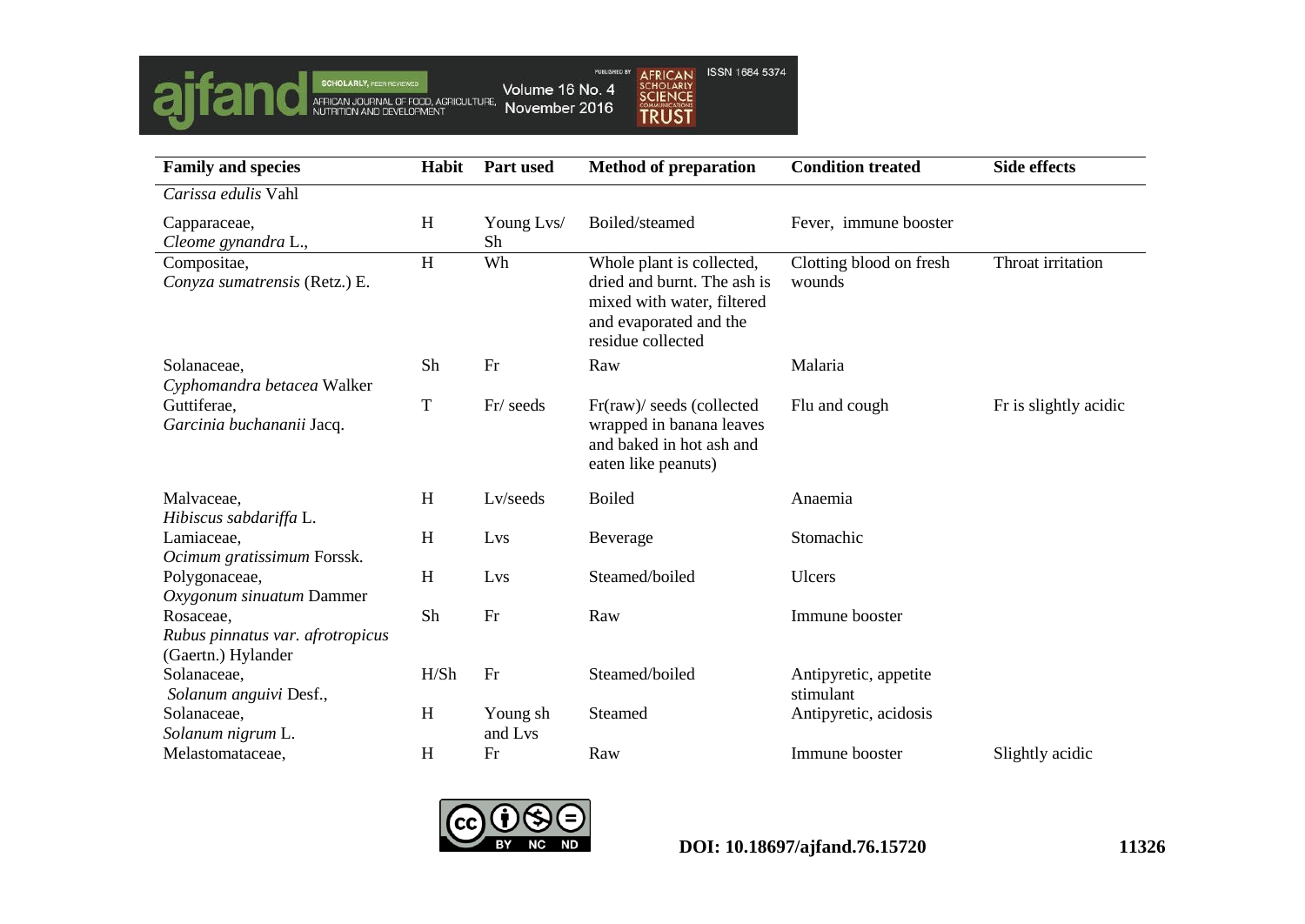

| <b>Family and species</b>        | Habit | <b>Part used</b> | <b>Method of preparation</b> | <b>Condition treated</b> | <b>Side effects</b> |
|----------------------------------|-------|------------------|------------------------------|--------------------------|---------------------|
| Tristemma mauritianum Decne.     |       |                  |                              |                          |                     |
| Ex Trecul                        |       |                  |                              |                          |                     |
| Compositae,                      | T     | Young            | <b>Boiled</b>                | Malaria                  |                     |
| Vernonia amygdalina K. Schum     |       | leaves           |                              |                          |                     |
| Tricholomataceae,                | H     | wh               | <b>Boiled</b>                | Immune booster           |                     |
| Termitomyces microcarpus (Berk.) |       |                  |                              |                          |                     |
| Heim.                            |       |                  |                              |                          |                     |
| Acanthaceae,                     | H     | Lv               | <b>Steamed</b>               | Appetite stimulant       |                     |
| Asystasia mysorensis (Roth) T.   |       |                  |                              |                          |                     |
| Anderson.                        |       |                  |                              |                          |                     |
| Caesalpiniaceae,                 | T     | Fr               | Raw                          | Appetite stimulant       |                     |
| Tamarindus indica L.             |       |                  |                              |                          |                     |
| Oxalidaceaea, Averrhoa           | T     | Fr               | Raw                          | Sore throat, immune      | Mouth irritation    |
| carambola L.                     |       |                  |                              | booster                  |                     |
| Zingiberaceae,                   | Rh    | Wh               | Collected, dried, ground     | Eye problems             |                     |
| Cucurma longa L.                 |       |                  |                              |                          |                     |
| Annonaceae,                      | T     | Fr               | Raw                          | Skin diseases, acidosis  |                     |
| Annona muricata L.               |       |                  |                              |                          |                     |
|                                  |       |                  |                              |                          |                     |

**Part Used:** L-Leaves, Sh- Shoot, Fr- Fruit, Wh-Whole, Br- Bark, B-Bulbils, R-Roots: **Habit:** H-Herb, T-Tree, S-Shrub, Cl- Climber, Rh- Rhizome

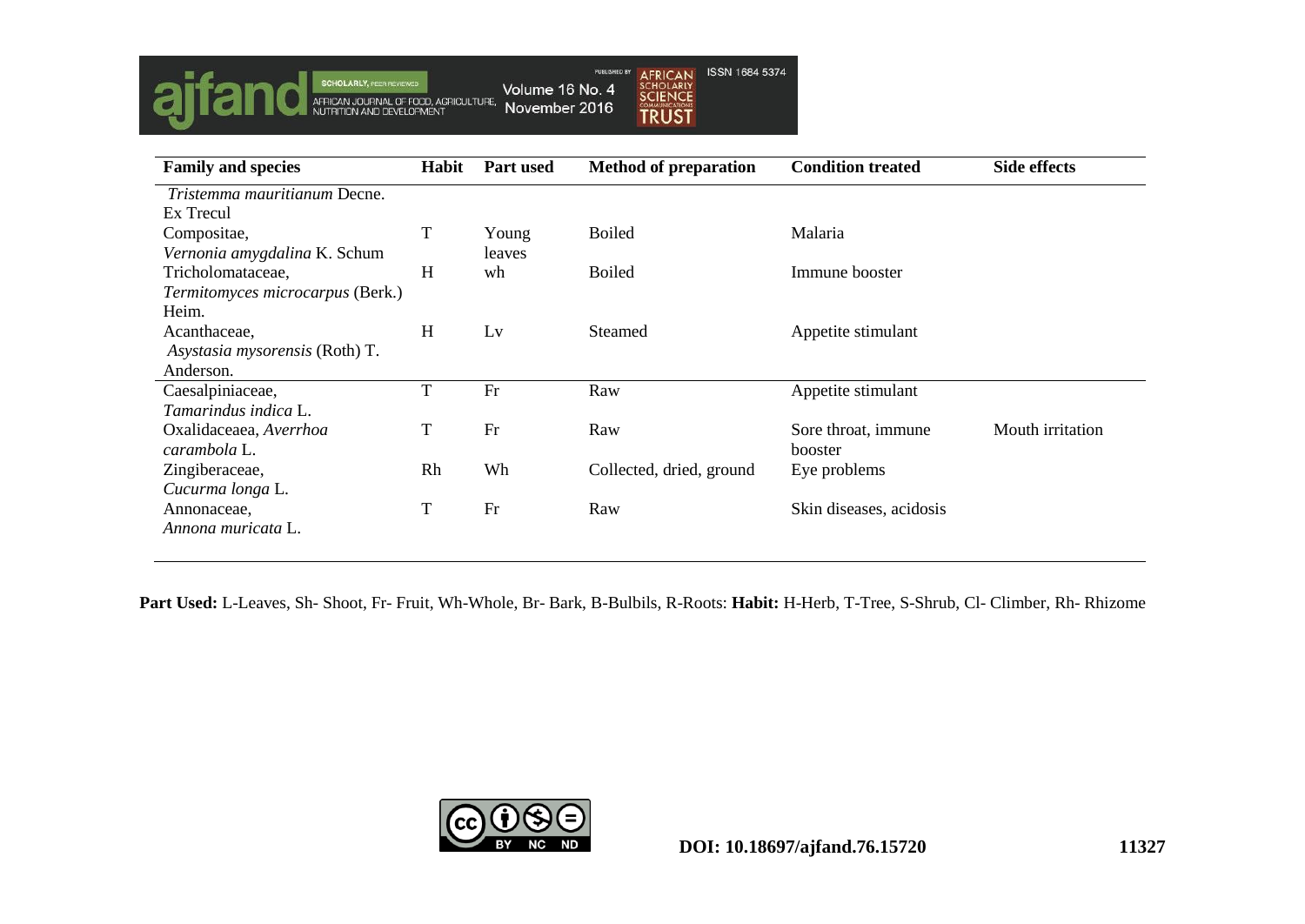

|                        | Table 4: HIV/AIDS associated conditions that improved on consuming wild food |
|------------------------|------------------------------------------------------------------------------|
| plants (self-reported) |                                                                              |

| <b>Conditions</b> | Percentage |
|-------------------|------------|
| Fever             | 18         |
| Body cleansing    | 15         |
| Immune boosting   | 14         |
| Skin diseases     | 8          |
| Anorexia          | 6          |
| Diarrhoea         | 6          |
| Dysentery         | 6          |
| Cough             | 6          |
| Internal wounds   | 5          |
| Abdominal upsets  | 4          |
| Sore throat       | 4          |
| Malaria           | 3          |
| Stomach wounds    | 1          |
| Influenza         | 1          |
| Headache          | 1          |
| Joint pains       | 1          |

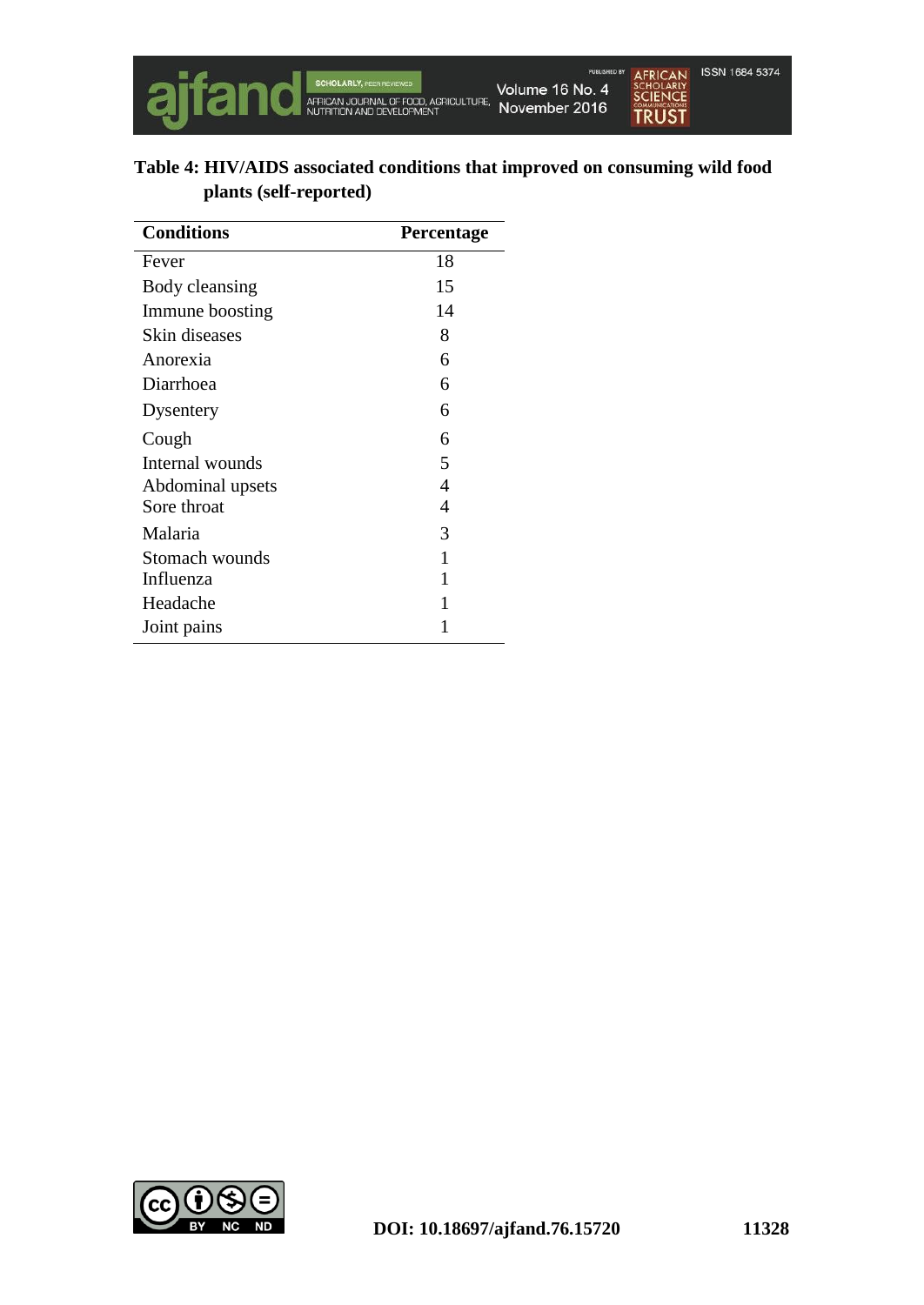#### **REFERENCES**

- 1. **UNAIDS.** Report on the Global AIDS Epidemic: A UNAIDS 10th Anniversary Special Edition. Geneva, UNAIDS, 2006. Available from [www.unaids.org/](http://www.unaids.org/) (Accessed  $5<sup>th</sup>$  August 2013).
- 2. **Global Fund.** Global Fund Guidelines on HIV/AIDS, Malaria and Tuberculosis. World Health Organisation, Geneva, Switzerland, 2005. Available from [www.theglobalfund.org/](http://www.theglobalfund.org/) (Accessed  $10^{th}$  December 2012).
- 3. **UNAIDS/ WHO.** Report on the Global AIDS Epidemic. Geneva.
- 4. **Wagate C Mbaria J Gakuya D Nanyingi M Kareru P Njuguna A Gitahi N Macharia J and F Njonge** Screening of some Kenyan medicinal plants for antibacterial activity. *Phytother. Res.* 2010; **24**: 150-153.
- 5. **Republic of Uganda. Ministry of Health.** Nutritional Care and Support for People Living with HIV/AIDS in Uganda: Guidelines for Service Providers. Kampala, Uganda: Ministry of Health, 2011. Available from [www.health.go.ug/](http://www.health.go.ug/) (Accessed  $20^{th}$  August 2013).
- 6. **Republic of Uganda. Ministry of Health.** Nutritional Care and Support for People Living with HIV/AIDS in Uganda: Guidelines for Service Providers. Kampala, Uganda: Ministry of Health, 2003. Available from [www.health.go.ug/](http://www.health.go.ug/) (Accessed  $20^{th}$  August 2013).
- 7. **Cummings JH and SA Bingham** Diet and the prevention of cancer. *Br. Med. J.* 1998; **317**:1636-1640.
- 8. **Soyiri IN and AK Laar** Dietary Diversity Approach: A Key Component to the Management of HIV/AIDS Patients in Ghana. International Conference on AIDS, abstract no. D11497; 15th International Conference on AIDS, Bangkok, Thailand, July 11 to 16, 2004.
- 9. **WWF - World Wide Fund for Nature**. The Vital Wealth of Plants: WWF and the Conservation of plants, WWF, CH-1196, Switzerland, 1993. Available from [www.worldcat.org/.../vital-wealth-of-plants-wwf...plants/](http://www.worldcat.org/.../vital-wealth-of-plants-wwf...plants/) (Accessed 6<sup>th</sup> July 2013).
- 10. **Tongco DC** Purposive sampling as a tool for informant selection. *Ethnobot. Res. Appl.* 2007; **5**:147-158.
- 11. **Anderson TW** New horizon for vitamin C. *J. Nutr. Tod.* 1977; **12(1):**6-13.
- 12. **Sreeramulu N, Ndossi GD and K Mtotomwema** Effect of cooking on the nutritive value of common food plants of Tanzania: Part 1 – Vitamin C in some of the Wild Green Leafy Vegetables. *J. Food Chem.* 1983; **10**: 205-210.